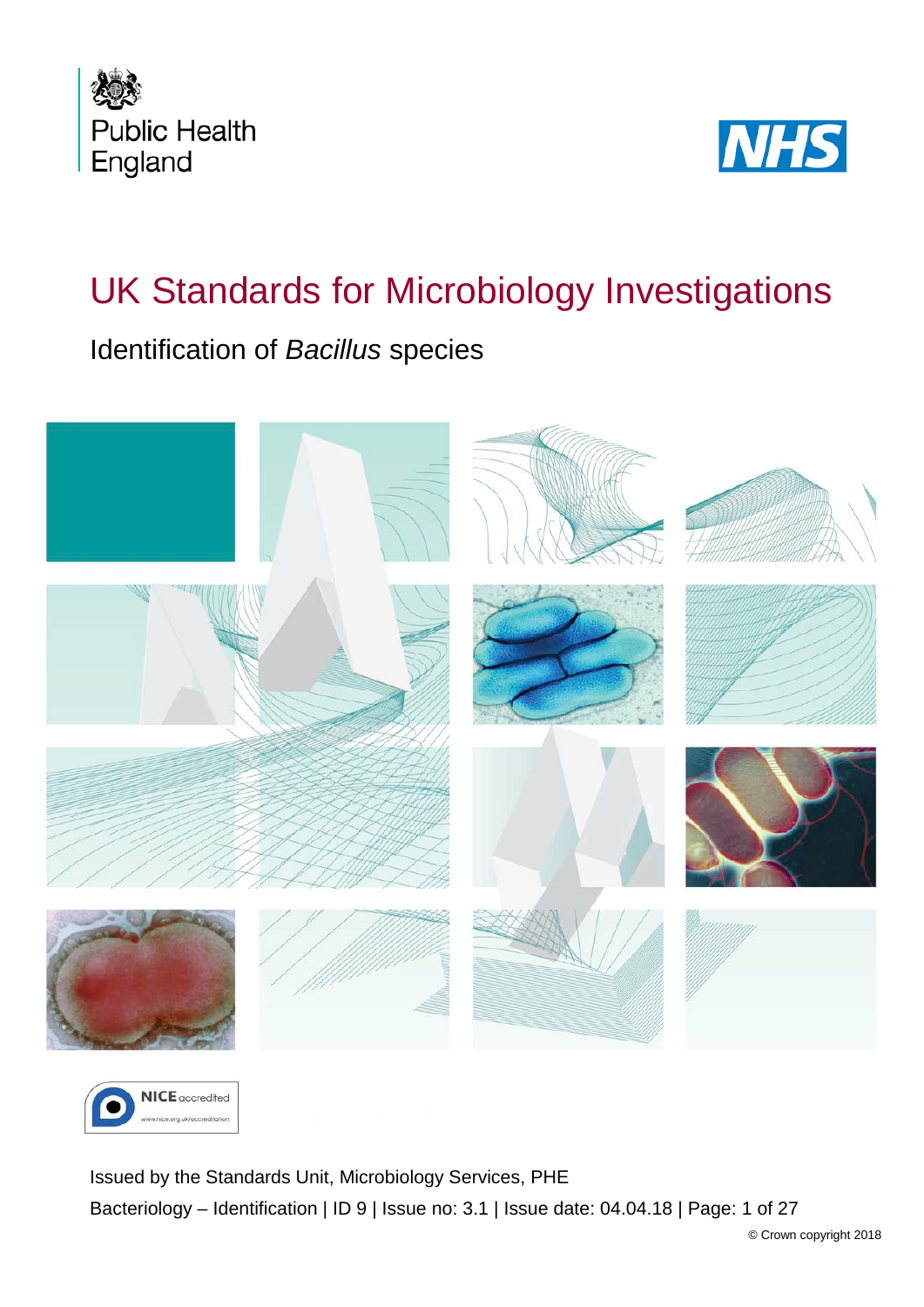## **Acknowledgments**

UK Standards for Microbiology Investigations (SMIs) are developed under the auspices of Public Health England (PHE) working in partnership with the National Health Service (NHS), Public Health Wales and with the professional organisations whose logos are displayed below and listed on the website [https://www.gov.uk/uk](https://www.gov.uk/uk-standards-for-microbiology-investigations-smi-quality-and-consistency-in-clinical-laboratories)[standards-for-microbiology-investigations-smi-quality-and-consistency-in-clinical](https://www.gov.uk/uk-standards-for-microbiology-investigations-smi-quality-and-consistency-in-clinical-laboratories)[laboratories.](https://www.gov.uk/uk-standards-for-microbiology-investigations-smi-quality-and-consistency-in-clinical-laboratories) SMIs are developed, reviewed and revised by various working groups which are overseen by a steering committee (see [https://www.gov.uk/government/groups/standards-for-microbiology-investigations](https://www.gov.uk/government/groups/standards-for-microbiology-investigations-steering-committee)[steering-committee\)](https://www.gov.uk/government/groups/standards-for-microbiology-investigations-steering-committee).

The contributions of many individuals in clinical, specialist and reference laboratories who have provided information and comments during the development of this document are acknowledged. We are grateful to the Medical Editors for editing the medical content.

For further information please contact us at:

Standards Unit Microbiology Services Public Health England 61 Colindale Avenue London NW9 5EQ

E-mail: [standards@phe.gov.uk](mailto:standards@phe.gov.uk)

Website: [https://www.gov.uk/uk-standards-for-microbiology-investigations-smi-quality](https://www.gov.uk/uk-standards-for-microbiology-investigations-smi-quality-and-consistency-in-clinical-laboratories)[and-consistency-in-clinical-laboratories](https://www.gov.uk/uk-standards-for-microbiology-investigations-smi-quality-and-consistency-in-clinical-laboratories)

UK Standards for Microbiology Investigations are produced in association with:



Bacteriology – Identification | ID 9 | Issue no: 3.1 | Issue date: 04.04.18 | Page: 2 of 27 UK Standards for Microbiology Investigations | Issued by the Standards Unit, Public Health England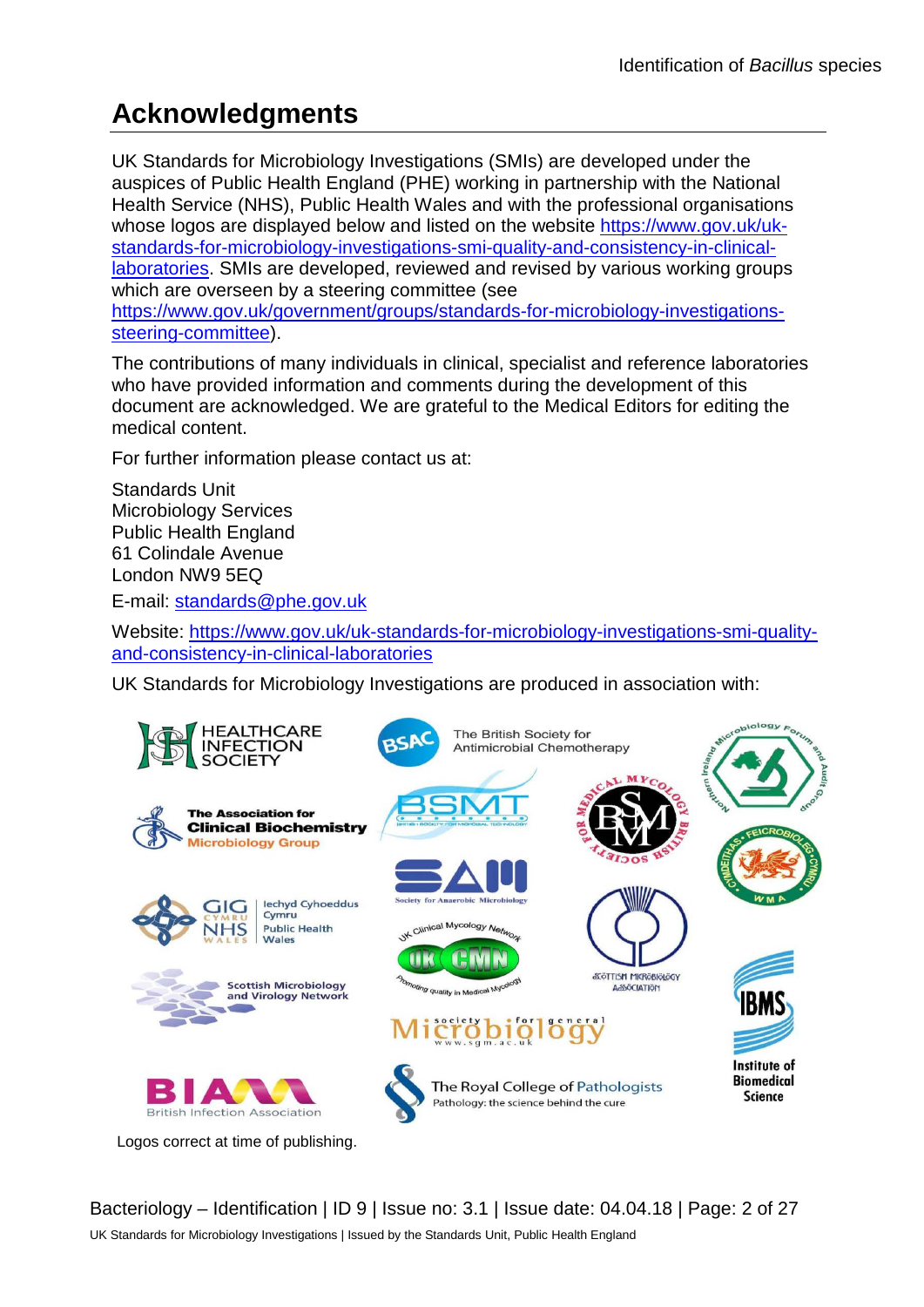## **Contents**

|                  | UK STANDARDS FOR MICROBIOLOGY INVESTIGATIONS: SCOPE AND PURPOSE 6 |  |  |  |  |
|------------------|-------------------------------------------------------------------|--|--|--|--|
|                  |                                                                   |  |  |  |  |
|                  |                                                                   |  |  |  |  |
|                  |                                                                   |  |  |  |  |
| $\mathbf 1$      |                                                                   |  |  |  |  |
| $\mathbf{2}$     |                                                                   |  |  |  |  |
| 3                |                                                                   |  |  |  |  |
| $\boldsymbol{4}$ |                                                                   |  |  |  |  |
| 5                |                                                                   |  |  |  |  |
| 6                |                                                                   |  |  |  |  |
| $\overline{7}$   | NOTIFICATION TO PHE OR EQUIVALENT IN THE DEVOLVED                 |  |  |  |  |
|                  |                                                                   |  |  |  |  |



NICE has accredited the process used by Public Health England to produce Standards<br>for Microbiology Investigations. Accreditation is valid for 5 years from July 2011. More<br>information on accreditation can be viewed at www.

For full details on our accreditation visit: www.nice.org.uk/accreditation.

Bacteriology - Identification | ID 9 | Issue no: 3.1 | Issue date: 04.04.18 | Page: 3 of 27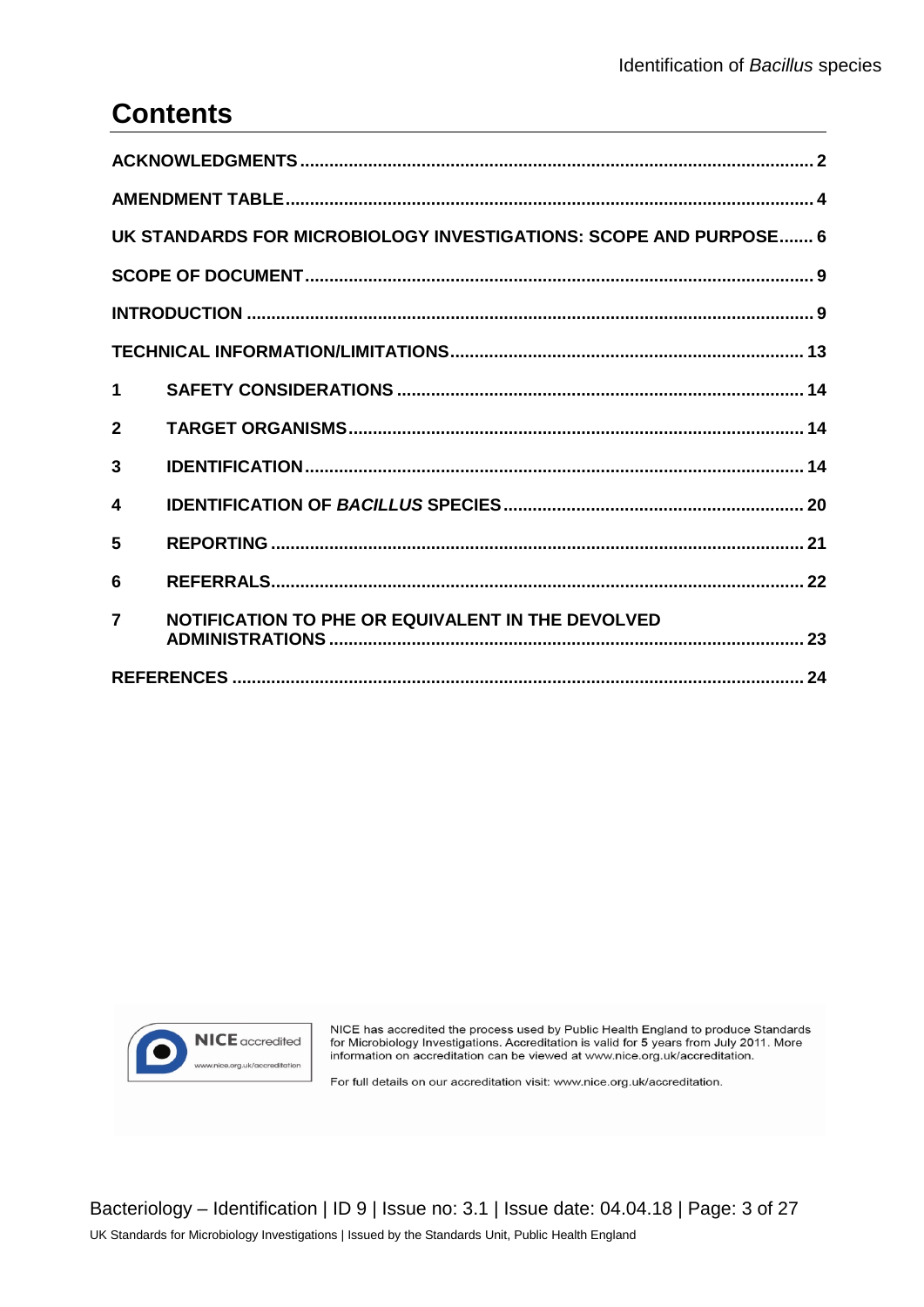## **Amendment Table**

Each SMI method has an individual record of amendments. The current amendments are listed on this page. The amendment history is available from [standards@phe.gov.uk.](mailto:standards@phe.gov.uk)

New or revised documents should be controlled within the laboratory in accordance with the local quality management system.

| Amendment No/Date.   | 11/04.04.18                                                                                                                                                                                                                                                                                           |  |  |  |
|----------------------|-------------------------------------------------------------------------------------------------------------------------------------------------------------------------------------------------------------------------------------------------------------------------------------------------------|--|--|--|
| Issue no. discarded. | 3                                                                                                                                                                                                                                                                                                     |  |  |  |
| Insert Issue no.     | 3.1                                                                                                                                                                                                                                                                                                   |  |  |  |
| Section(s) involved  | <b>Amendment</b>                                                                                                                                                                                                                                                                                      |  |  |  |
|                      | Clarification has been made to the introduction<br>section of the document:                                                                                                                                                                                                                           |  |  |  |
|                      | • The Group 1 has been updated to mention<br>that it comprises of two subgroups: large<br>cell and small cell subgroups.                                                                                                                                                                              |  |  |  |
| Page 9.              | Group 2 of Bacillus species amended to<br>$\bullet$<br>reflect that Bacillus subtilis, Bacillus pumilus<br>and Bacillus licheniformis have no swollen<br>sporangia and belong to the small-celled<br>subgroup in the Group 1. All the other<br>Bacillus species in Group 2 have swollen<br>sporangia. |  |  |  |

| Amendment No/Date.   | 10/24.02.15                                       |  |  |
|----------------------|---------------------------------------------------|--|--|
| Issue no. discarded. | 2.3                                               |  |  |
| Insert Issue no.     | 3                                                 |  |  |
| Section(s) involved  | <b>Amendment</b>                                  |  |  |
| Whole document.      | Hyperlinks updated to gov.uk.                     |  |  |
| Page 2.              | Updated logos added.                              |  |  |
|                      | Document presented in a new format.               |  |  |
|                      | Reorganisation of some text.                      |  |  |
| Whole document.      | Edited for clarity.                               |  |  |
|                      | Information regarding Bacillus anthracis updated. |  |  |
|                      | Test procedures updated.                          |  |  |
|                      | Updated contact details of Reference              |  |  |

Bacteriology – Identification | ID 9 | Issue no: 3.1 | Issue date: 04.04.18 | Page: 4 of 27

UK Standards for Microbiology Investigations | Issued by the Standards Unit, Public Health England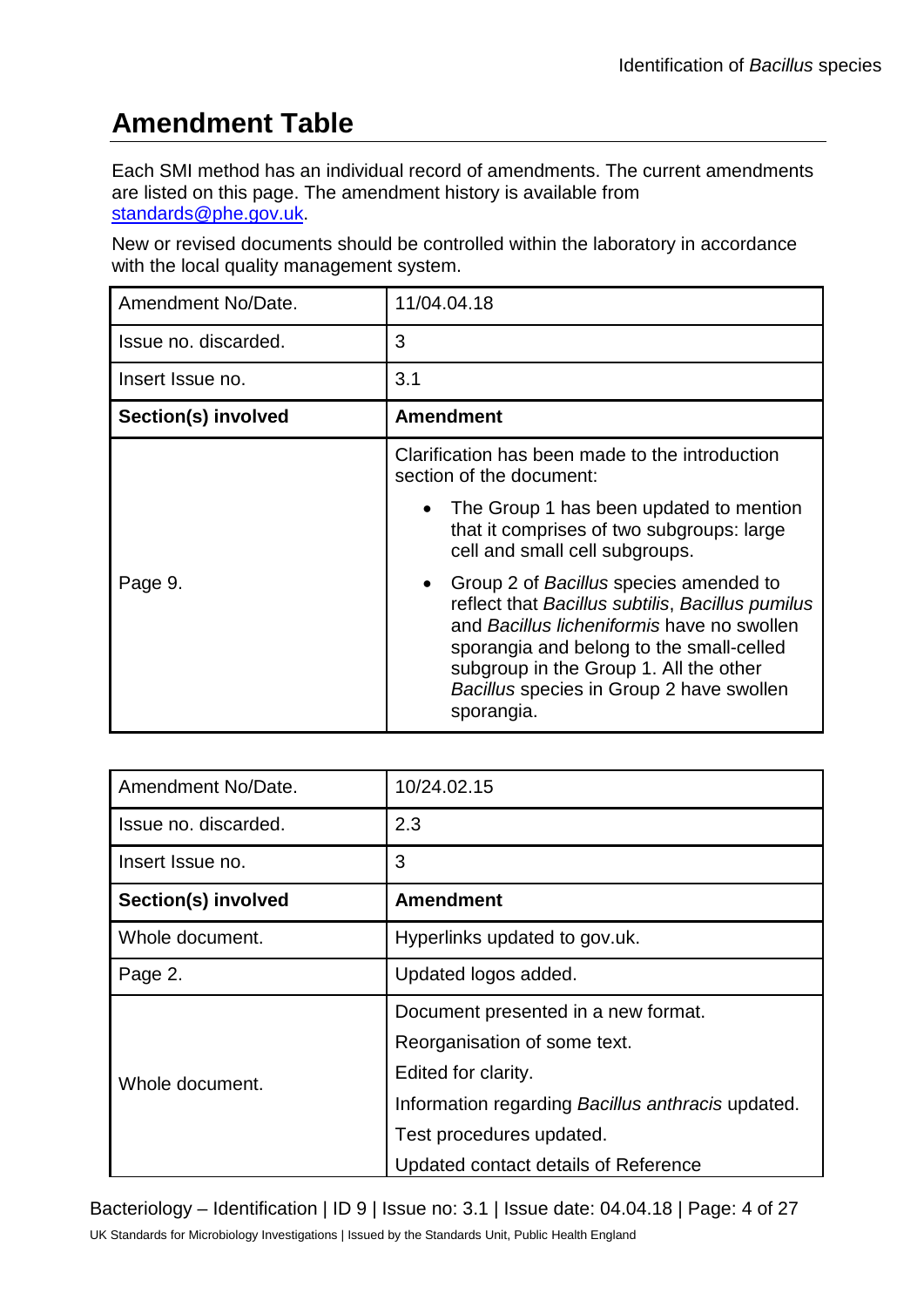|                                              | Laboratories.                                                                                                                                                   |  |  |  |
|----------------------------------------------|-----------------------------------------------------------------------------------------------------------------------------------------------------------------|--|--|--|
| Scope of document.                           | The scope has been updated to include webpage<br>link for B 37 document.                                                                                        |  |  |  |
|                                              | Information regarding Bacillus anthracis updated.                                                                                                               |  |  |  |
|                                              | The taxonomy of Bacillus species has been<br>updated.                                                                                                           |  |  |  |
| Introduction.                                | More information has been added to the<br>Characteristics section. The medically important<br>species have been grouped and their<br>characteristics described. |  |  |  |
|                                              | Use of up-to-date references.                                                                                                                                   |  |  |  |
|                                              | Section on Principles of Identification has been<br>amended for clarity.                                                                                        |  |  |  |
| <b>Technical</b><br>Information/Limitations. | Addition of information regarding rapid methods<br>(MALDI-TOF) and commercial identification<br>systems has been described and referenced.                      |  |  |  |
|                                              | Update on Laboratory-acquired infection with<br>references.                                                                                                     |  |  |  |
| Safety considerations.                       | More information on the handling of B. anthracis<br>has also been mentioned in this section.                                                                    |  |  |  |
| Target Organisms.                            | The section on the Target organisms has been<br>updated and presented clearly. References have<br>been updated.                                                 |  |  |  |
|                                              | Amendments and updates have been done on 3.1,<br>3.2, 3.3 and 3.4 have been updated to reflect<br>standards in practice.                                        |  |  |  |
| Identification.                              | The table in 3.4 has been amended and updated.                                                                                                                  |  |  |  |
|                                              | Subsection 3.5 has been updated to include the<br>Rapid Molecular Methods.                                                                                      |  |  |  |
|                                              | Section 3.6 has been rephrased to refer to<br>appropriate laboratory user manual for referrals.                                                                 |  |  |  |
| Identification Flowchart.                    | Modification of flowchart for identification of<br>species has been done for easy guidance.                                                                     |  |  |  |
| Reporting.                                   | Subsections 5.1 and 5.6 has been updated to<br>reflect reporting practice.                                                                                      |  |  |  |
| Referral.                                    | The address of the reference laboratories has<br>been updated.                                                                                                  |  |  |  |
| References.                                  | Some references updated.                                                                                                                                        |  |  |  |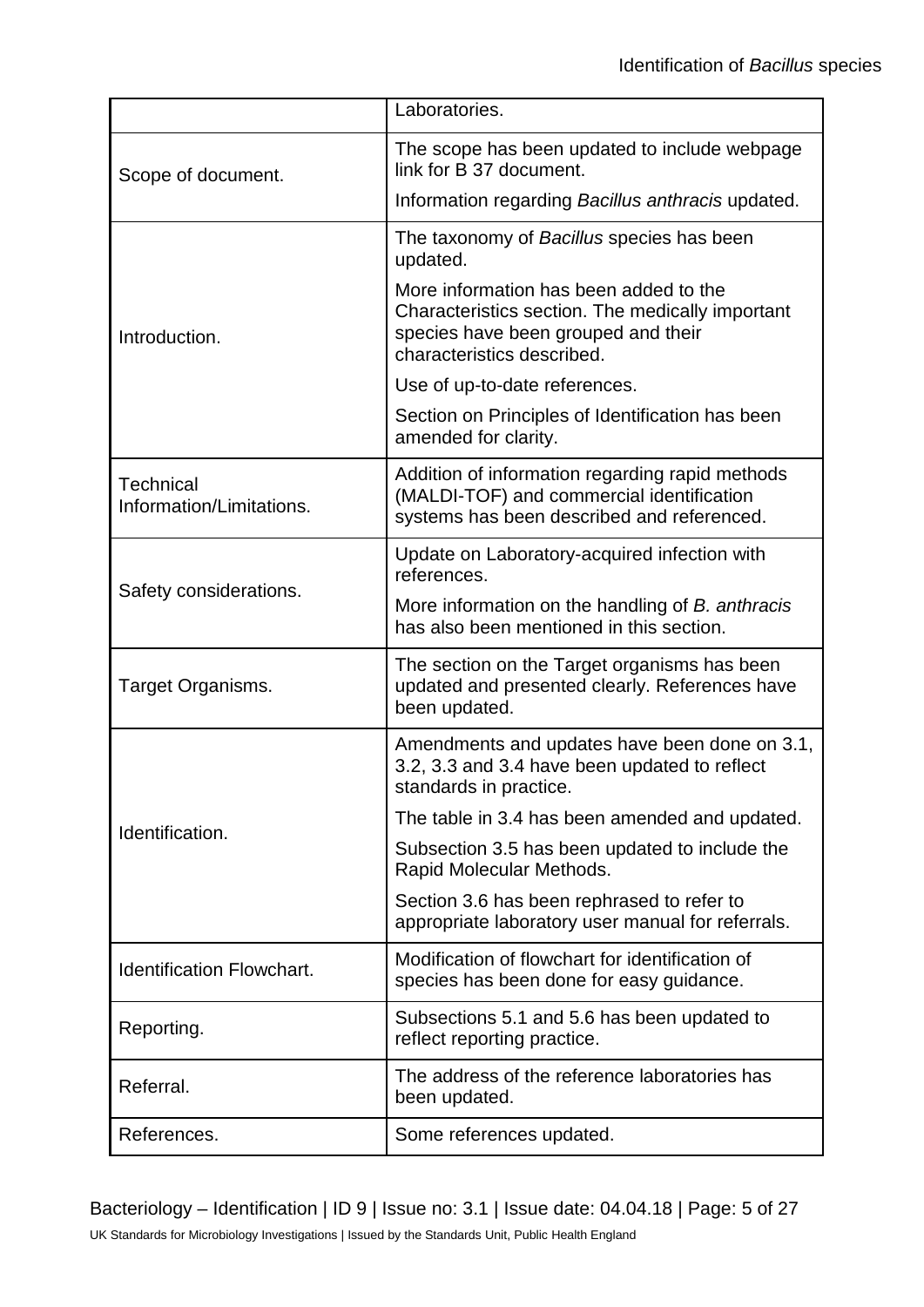## UK Standards for Microbiology Investigations<sup>[#](#page-0-0)</sup>: **Scope and Purpose**

### **Users of SMIs**

- SMIs are primarily intended as a general resource for practising professionals operating in the field of laboratory medicine and infection specialties in the UK.
- SMIs provide clinicians with information about the available test repertoire and the standard of laboratory services they should expect for the investigation of infection in their patients, as well as providing information that aids the electronic ordering of appropriate tests.
- SMIs provide commissioners of healthcare services with the appropriateness and standard of microbiology investigations they should be seeking as part of the clinical and public health care package for their population.

### **Background to SMIs**

SMIs comprise a collection of recommended algorithms and procedures covering all stages of the investigative process in microbiology from the pre-analytical (clinical syndrome) stage to the analytical (laboratory testing) and post analytical (result interpretation and reporting) stages.

Syndromic algorithms are supported by more detailed documents containing advice on the investigation of specific diseases and infections. Guidance notes cover the clinical background, differential diagnosis, and appropriate investigation of particular clinical conditions. Quality guidance notes describe laboratory processes which underpin quality, for example assay validation.

Standardisation of the diagnostic process through the application of SMIs helps to assure the equivalence of investigation strategies in different laboratories across the UK and is essential for public health surveillance, research and development activities.

### **Equal Partnership Working**

 $\overline{a}$ 

SMIs are developed in equal partnership with PHE, NHS, Royal College of Pathologists and professional societies.

The list of participating societies may be found at [https://www.gov.uk/uk-standards-for](https://www.gov.uk/uk-standards-for-microbiology-investigations-smi-quality-and-consistency-in-clinical-laboratories)[microbiology-investigations-smi-quality-and-consistency-in-clinical-laboratories.](https://www.gov.uk/uk-standards-for-microbiology-investigations-smi-quality-and-consistency-in-clinical-laboratories) Inclusion of a logo in an SMI indicates participation of the society in equal partnership and support for the objectives and process of preparing SMIs. Nominees of professional societies are members of the Steering Committee and Working Groups which develop SMIs. The views of nominees cannot be rigorously representative of the members of their nominating organisations nor the corporate views of their organisations. Nominees act as a conduit for two way reporting and dialogue. Representative views are sought through the consultation process.

<sup>#</sup> Microbiology is used as a generic term to include the two GMC-recognised specialties of Medical Microbiology (which includes Bacteriology, Mycology and Parasitology) and Medical Virology.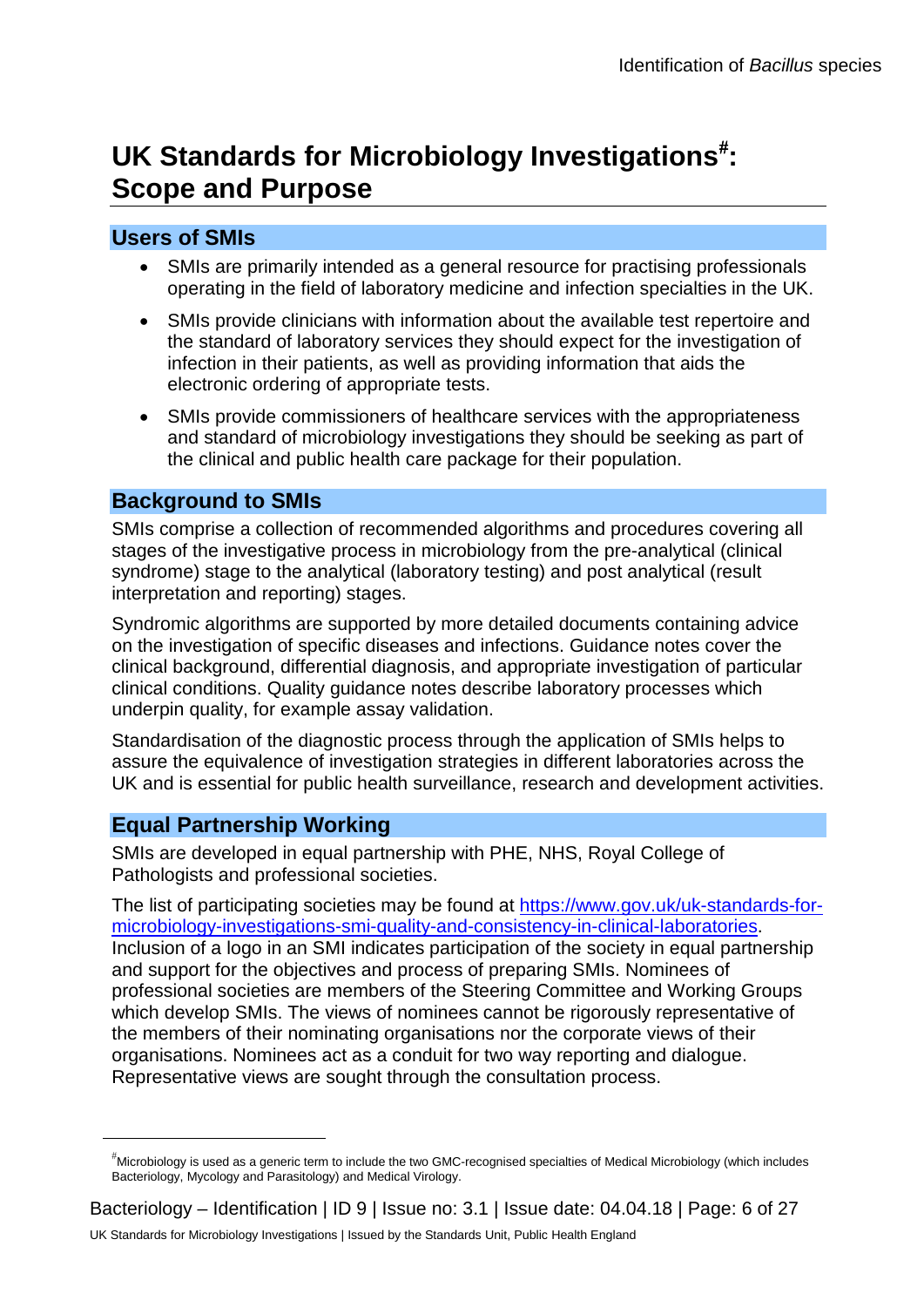SMIs are developed, reviewed and updated through a wide consultation process.

#### **Quality Assurance**

NICE has accredited the process used by the SMI Working Groups to produce SMIs. The accreditation is applicable to all guidance produced since October 2009. The process for the development of SMIs is certified to ISO 9001:2008.

SMIs represent a good standard of practice to which all clinical and public health microbiology laboratories in the UK are expected to work. SMIs are NICE accredited and represent neither minimum standards of practice nor the highest level of complex laboratory investigation possible. In using SMIs, laboratories should take account of local requirements and undertake additional investigations where appropriate. SMIs help laboratories to meet accreditation requirements by promoting high quality practices which are auditable. SMIs also provide a reference point for method development.

The performance of SMIs depends on competent staff and appropriate quality reagents and equipment. Laboratories should ensure that all commercial and in-house tests have been validated and shown to be fit for purpose. Laboratories should participate in external quality assessment schemes and undertake relevant internal quality control procedures.

#### **Patient and Public Involvement**

The SMI Working Groups are committed to patient and public involvement in the development of SMIs. By involving the public, health professionals, scientists and voluntary organisations the resulting SMI will be robust and meet the needs of the user. An opportunity is given to members of the public to contribute to consultations through our open access website.

#### **Information Governance and Equality**

PHE is a Caldicott compliant organisation. It seeks to take every possible precaution to prevent unauthorised disclosure of patient details and to ensure that patient-related records are kept under secure conditions.

The development of SMIs are subject to PHE Equality objectives [https://www.gov.uk/government/organisations/public-health-england/about/equality](https://www.gov.uk/government/organisations/public-health-england/about/equality-and-diversity)[and-diversity.](https://www.gov.uk/government/organisations/public-health-england/about/equality-and-diversity) The SMI Working Groups are committed to achieving the equality objectives by effective consultation with members of the public, partners, stakeholders and specialist interest groups.

#### **Legal Statement**

Whilst every care has been taken in the preparation of SMIs, PHE and any supporting organisation, shall, to the greatest extent possible under any applicable law, exclude liability for all losses, costs, claims, damages or expenses arising out of or connected with the use of an SMI or any information contained therein. If alterations are made to an SMI, it must be made clear where and by whom such changes have been made.

The evidence base and microbial taxonomy for the SMI is as complete as possible at the time of issue. Any omissions and new material will be considered at the next review. These standards can only be superseded by revisions of the standard, legislative action, or by NICE accredited guidance.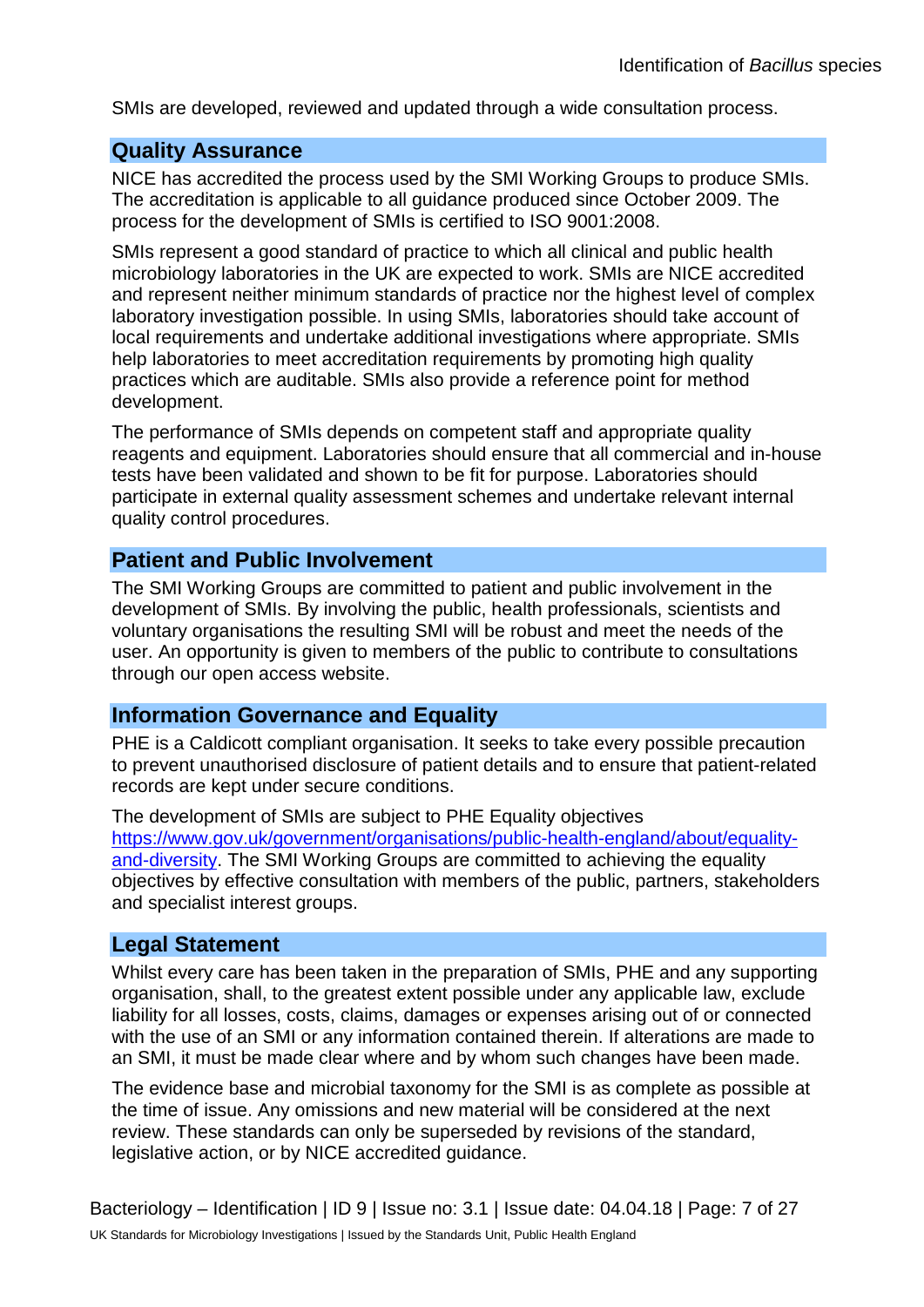SMIs are Crown copyright which should be acknowledged where appropriate.

### **Suggested Citation for this Document**

Public Health England. (2018). Identification of *Bacillus* species. UK Standards for Microbiology Investigations. ID 9 Issue 3.1. [https://www.gov.uk/uk-standards-for](https://www.gov.uk/uk-standards-for-microbiology-investigations-smi-quality-and-consistency-in-clinical-laboratories)[microbiology-investigations-smi-quality-and-consistency-in-clinical-laboratories](https://www.gov.uk/uk-standards-for-microbiology-investigations-smi-quality-and-consistency-in-clinical-laboratories)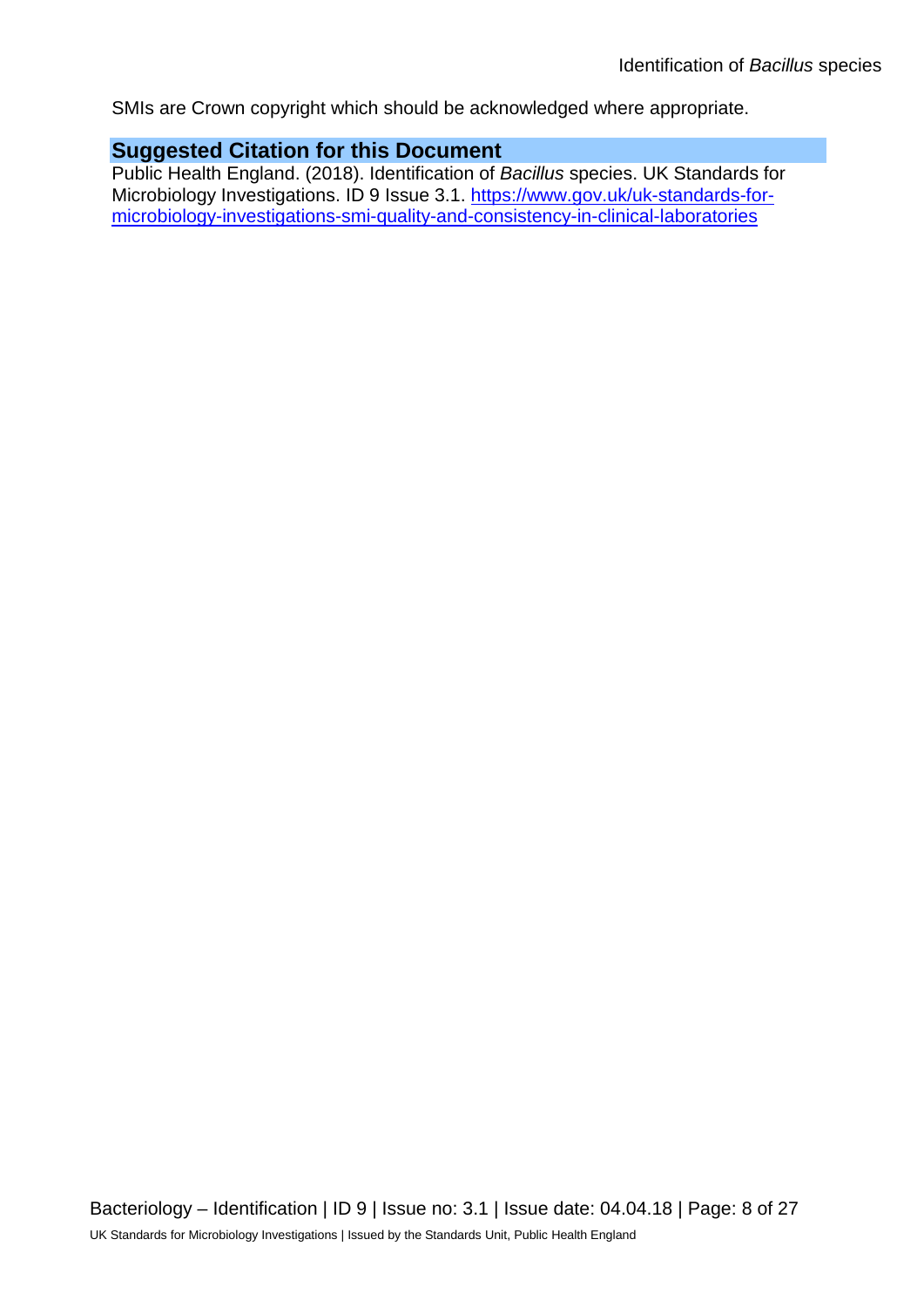## **Scope of Document**

This SMI describes the identification of *Bacillus* species. The organisms described in this document are those which may be isolated from clinical material, although not all have been shown to cause human disease.

If *B. anthracis* is suspected clinically, refer specimens directly to the appropriate Reference Laboratory without doing any further work/manipulations.

Details on potential outbreak or bioterrorism can be found in B 37- [Investigation of](https://www.gov.uk/government/collections/standards-for-microbiology-investigations-smi#bacteriology)  [Blood Cultures \(for Organisms other than](https://www.gov.uk/government/collections/standards-for-microbiology-investigations-smi#bacteriology) *Mycobacterium* species).

This SMI should be used in conjunction with other SMIs.

## **Introduction**

#### **Taxonomy**

This genus is one of the largest and most ubiquitous, and has gained notoriety with taxonomists for its extreme phenotypic diversity and heterogeneity. The genus *Bacillus* currently comprises 268 species and 7 subspecies although a few of these have been assigned to other genera, commonly found in the environment and as laboratory contaminants but a few of the species have been known to cause infections in humans $1,2$ .

Two *Bacillus* species are considered medically significant: *B. anthracis*, which causes anthrax, and *B. cereus*, which causes a foodborne illness similar to that of *Staphylococcus.*

### **Characteristics**

*Bacillus* species are Gram positive rods often arranged in pairs or chains with rounded or square ends and usually have a single endospore. The endospores are generally oval or sometimes round or cylindrical and are very resistant to adverse conditions. Sporulation is not repressed by exposure to air<sup>3</sup>. Traditionally, *Bacillus* species was broadly divided in to three groups based on the morphology of the spore and sporangium<sup>4,5</sup>. The groups are:

• Group 1 – Gram positive, produce central or terminal, ellipsoidal or cylindrical spores that do not distend the sporangium. It comprises of two subgroups:

- Large cell subgroup include *Bacillus anthracis, Bacillus cereus, Bacillus mycoides, Bacillus thuringiensis* and *Bacillus megaterium*

*-* Small cell subgroup include *Bacillus pumilus, Bacillus subtilis and Bacillus licheniformis*

- Group 2 Gram variable with central or ellipsoidal spores and swollen sporangia: *Bacillus circulans* and *Bacillus coagulans. Bacillus alvei, Bacillus brevis* and *Bacillus macerans* belonged to this group but have since been reclassified to other genera<sup>6</sup>
- Group 3 Gram variable, sporangia swollen with terminal or subterminal spores: *Bacillus sphaericus*

In recent years, there has been a taxonomic development in two selected groups of the genus *Bacillus*<sup>7</sup> . They are called the *B. subtilis* group and the *B. cereus* group.

Bacteriology – Identification | ID 9 | Issue no: 3.1 | Issue date: 04.04.18 | Page: 9 of 27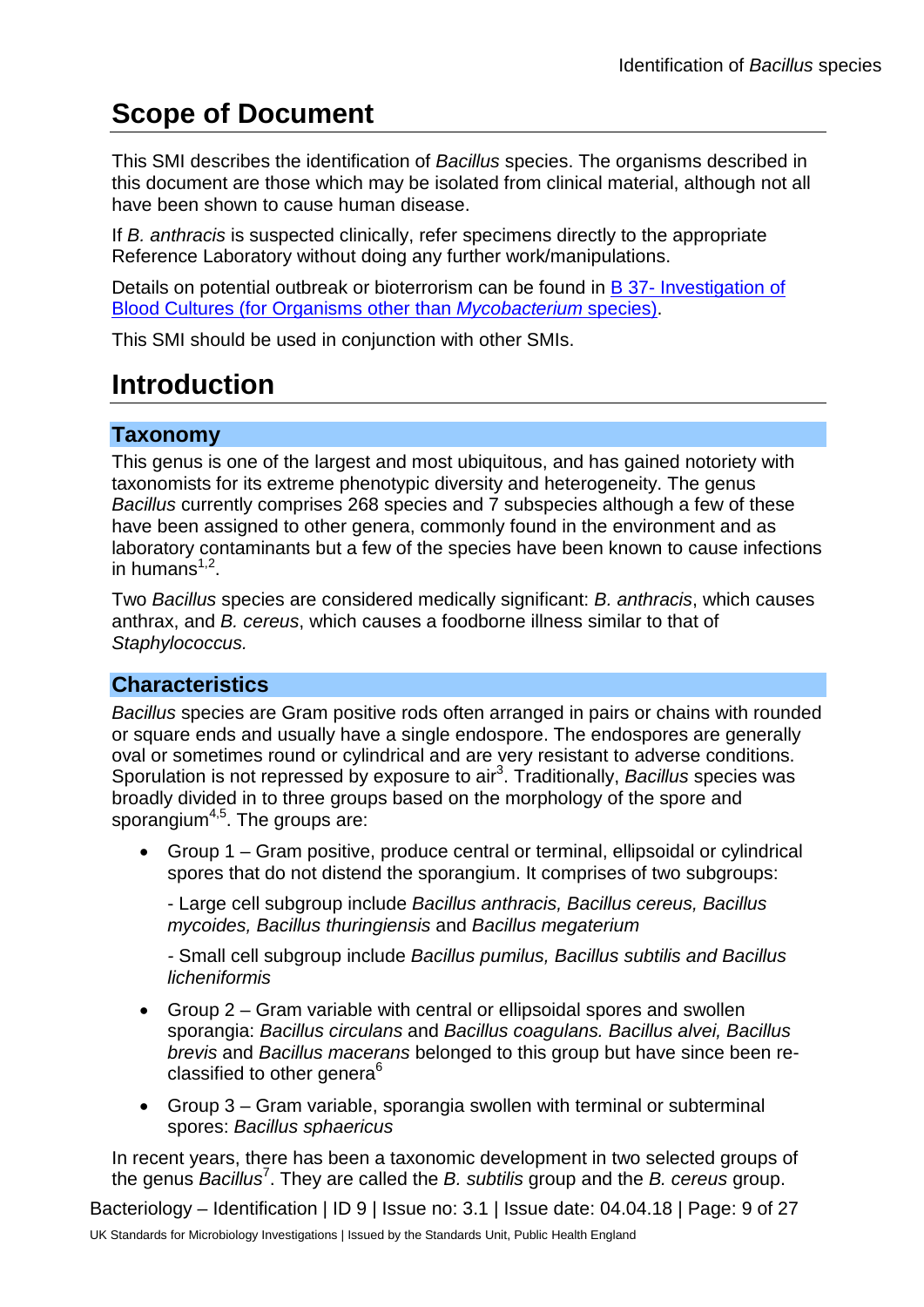### *Bacillus cereus* **group**

The *Bacillus cereus* group include *B. anthracis, B. cereus, B. mycoides, B. pseudomycoides B. thuringiensis* and *B. weihenstephanensis*. Most recently a cluster of thermophilic strains of clinical origin was proposed and to be named *Bacillus cytotoxicus*<sup>8</sup> . These strains are still referred to as *B. cereus* subsp. *cytotoxis* in the literature and public databases pending official approval of the new species designation.

This group are easily distinguished from other members of the aerobic endosporeforming bacteria but are difficult to distinguish from each other. Cells of these organisms are wider than 1μm, sporangia are not swollen, and spores are ellipsoidal. They are in principle mesophilic and neutrophilic and are placed in 16S rRNA/DNA group 1. Classical features to distinguish this group from all other aerobic endosporeforming bacteria are their inability to produce acid from mannitol and their production of lecithinase. Within the group, phenotypic differentiation is difficult. Two species (*B. cereus* and *B. thuringiensis*) are usually motile and three species (*B. cereus, B. thuringiensis,* and *B. mycoides*) are described as being haemolytic and penicillin resistant. *B. anthracis* is exclusively lysed by the gamma phage.

Many *Bacillus* species are haemolytic, a useful characteristic in differentiating them from *B. anthracis* (which is non-haemolytic). They are aerobic or facultatively anaerobic and most species are motile (a notable exception is *Bacillus anthracis*) by peritrichous flagella. Most species are oxidase positive, which may lead to confusion with *Pseudomonas* species, especially if the *Bacillus* species are poorly stained. They are usually catalase positive and metabolise carbohydrates by fermentation. *B. anthracis* is almost invariably sensitive to penicillin whereas other species are generally resistant<sup>9</sup>.

## *Bacillus anthracis*

If *B*. *anthracis* is suspected, specimens should be referred directly to the appropriate Reference Laboratory without doing any further work/manipulations. This organism is described on the PHE [website.](https://www.gov.uk/government/collections/anthrax-guidance-data-and-analysis) This section is included for information only.

*B. anthracis* is an [endospore-](http://en.wikipedia.org/wiki/Endospore)forming, rod-shaped [bacterium,](http://en.wikipedia.org/wiki/Bacterium) with a width of 1-1.5 $\mu$ m and a length of 3-10 $\mu$ m in size<sup>10</sup>. It can be grown in an ordinary nutrient medium under aerobic or anaerobic conditions<sup>3</sup>. It bears close [genotypical](http://en.wikipedia.org/wiki/Genotypical) and [phenotypical](http://en.wikipedia.org/wiki/Phenotypical) resemblance to *[Bacillus cereus](http://en.wikipedia.org/wiki/Bacillus_cereus)* and *[Bacillus thuringiensis](http://en.wikipedia.org/wiki/Bacillus_thuringiensis)*. All three species share cellular dimensions and morphology. All form oval spores located centrally in an unswollen sporangium. *B. anthracis* spores in particular are highly resilient, surviving extremes of temperature, low-nutrient environments, and harsh chemical treatment over decades or centuries.

Unlike the other members of the *B. cereus* group, *B. anthracis* is non-motile and nonhaemolytic on horse (or sheep's) blood agar, grows at 37°C, and forms typical grey/white flat colonies with bee's eye appearance (that is, oval, slightly granular but not dry, about 2- 5mm in diameter) with irregular edges, which are characteristically tacky on teasing with a loop10. The edges of *B. anthracis* are often described as 'medusa head', but this is a character that can be found throughout the *B. cereus* group<sup>5</sup> .

Spores do not form in host tissues unless the infected body fluids are exposed to air. When nutrients are exhausted, resistant spores form that can survive in soil for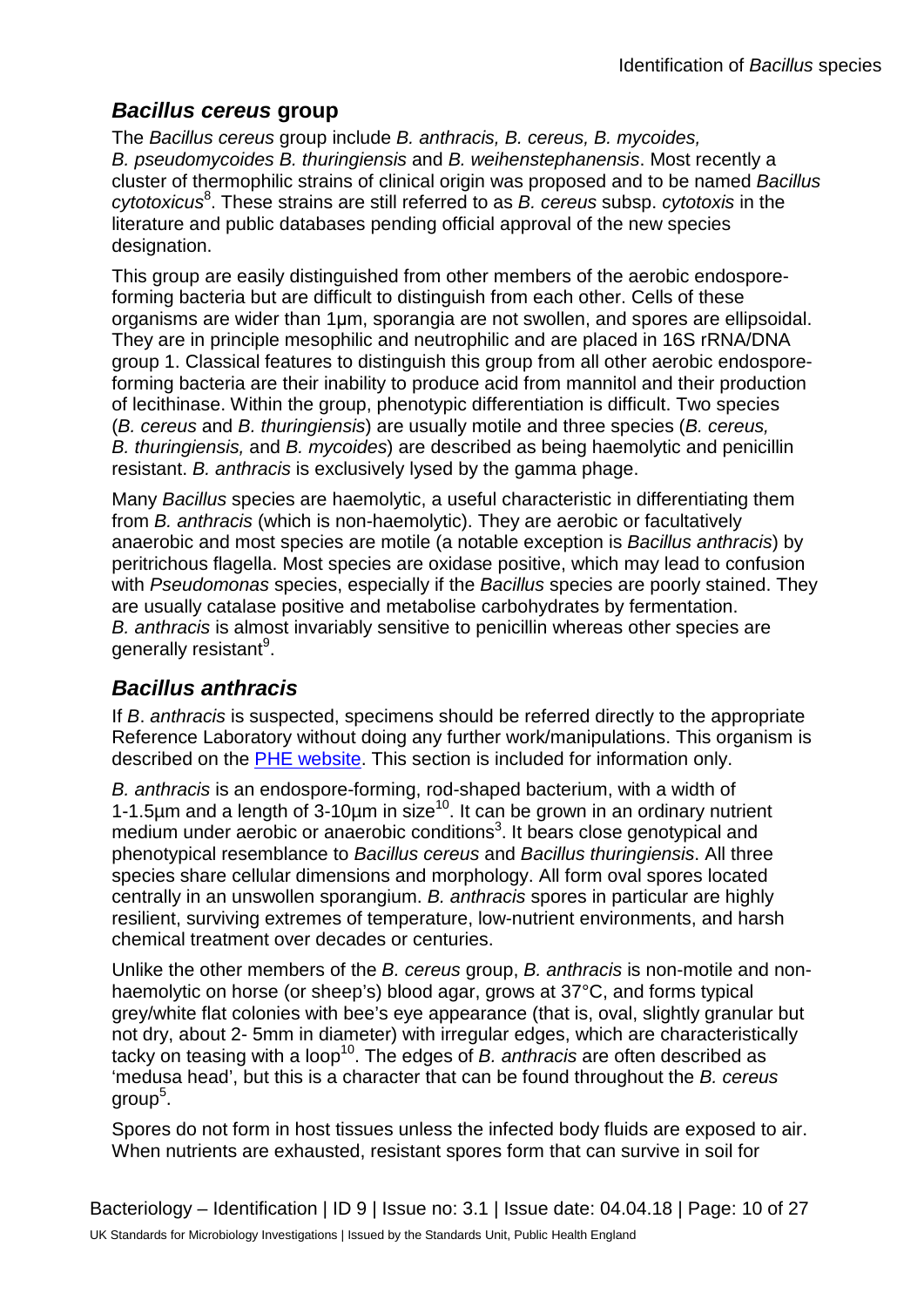decades. These spores then germinate when exposed to a nutrient rich environment, such as the tissues or blood of an animal or human host<sup>10</sup>.

Virulent strains of *B. anthracis* produce a characteristic polypeptide capsule, which can be demonstrated by culture on a medium containing 0.7% bicarbonate which is incubated overnight in an atmosphere with a raised  $CO<sub>2</sub>$  concentration. Alternatively a small volume of sterile defibrinated horse blood may be inoculated and incubated for 6 – 18hr. Colonies of capsulate *B. anthracis* appear mucoid and the capsule can be seen by the use of McFadyean's polychrome methylene blue<sup>11,12</sup>. Avirulent strains may occur which do not produce a capsule or toxin and these may be misidentified as *Bacillus cereus*.

### *Bacillus cereus*

*Bacillus cereus* is 1 x 3-4µm in size. They present as straight or slightly curved slender bacilli with square ends singly or in short chains. They are facultative anaerobes, and like other members of the genus *Bacillus* can produce protective endospores. Capsules are not formed, but spore and sporangial morphology are similar to those of B. anthracis<sup>5</sup>. They are motile by means of peritrichous flagella and exhibit two types of motility including swimming and swarming, depending on the environment and are resistant to lysis by gamma-phage. On blood agar plate, they appear as weakly or strongly β-haemolytic large flat or slightly convex, irregular, dull grey colonies with a slight green tinge and are about 2-5 $m$ m in diameter<sup>4</sup>. In some instances, smooth  $\frac{1}{2}$  colonies develop either alone or in the midst of rough colonies<sup>13</sup>. They grow optimally at temperatures between 5°C and 50°C, and are capable of adapting to a wide range of environmental conditions<sup>4</sup>.

They are positive for metabolising carbohydrates, proteins and amino acids and can reduce nitrates to nitrites. In anaerobic respiration, *B. cereus* utilizes fermentation to generate energy. Classical features to distinguish the group 1 (which includes, *Bacillus anthracis, Bacillus cereus, Bacillus megaterium, Bacillus mycoides* and *Bacillus thuringiensis*) from the other groups are their inability to produce acid from mannitol and their production of lecithinase<sup>7</sup>.

*B. cereus* is resistant to penicillin and gamma phage and this distinguishes it from B. anthracis<sup>4</sup>.

*B. thuringiensis* is very similar to *B. cereus* but can be differentiated by the presence of crystal formation<sup>5</sup>.

Strains of *B. weihenstephanensis* may carry genes coding for endotoxins generally associated with *Bacillus cereus*14.

Some strains of *B. cereus* are harmful to humans and cause foodborne illness, while other strains can be beneficial as probiotics for animals.

### *Bacillus subtilis* **group**

(They include *B. subtilis* subsp. *subtilis*, *B. subtilis* subsp. *spizizenii*, *B. mojavensis, B. vallismortis, B. clausii, B. atrophaeus, B. amyloliquefaciens, B. licheniformis, B. sonorensis, B. firmus, B. lentus* and *B. sporothermodurans*)

The *B. subtilis* group are closely related and are not easily distinguishable. Cells of these organisms are less than 1μm wide, sporangia are not swollen, and spores are ellipsoidal. They are in general mesophilic with regard to temperature and neutrophilic with respect to pH for growth, while often being tolerant to higher pH levels. All

Bacteriology – Identification | ID 9 | Issue no: 3.1 | Issue date: 04.04.18 | Page: 11 of 27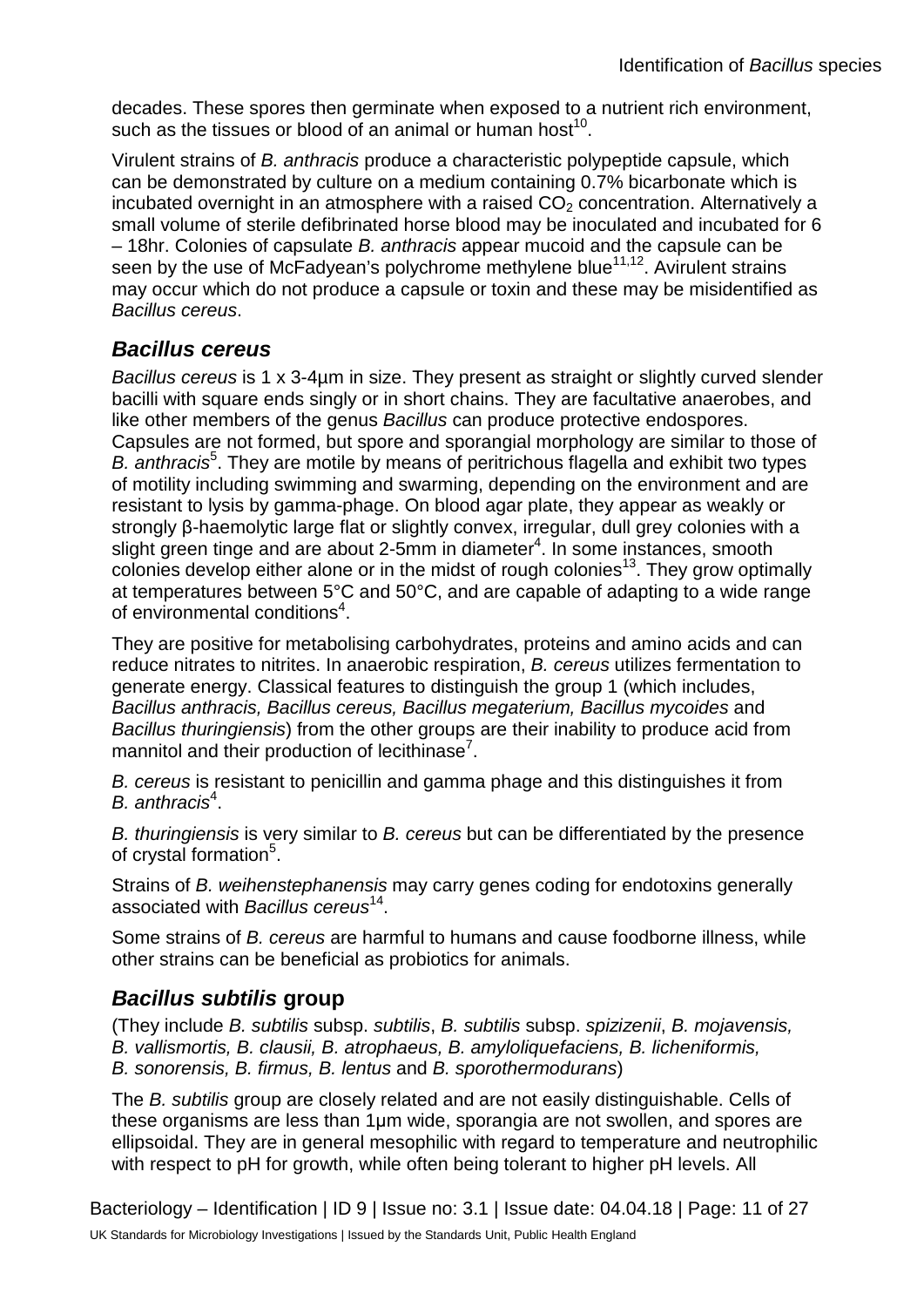members of the group are placed in 16S rRNA/DNA group 1. Application of the classical phenotypic tests for the differentiation of *Bacillus* species indicates that only for some of them have clearly discriminating features been determined. For others, phenotypic discrimination is weak, such as for *B. atrophaeus*, where pigment formation on tyrosine medium was described to differ from *B. subtilis* from which it is otherwise not distinguishable<sup>7</sup>.

The two subspecies of *B. subtilis* (*B. subtilis* subsp. *subtilis* and *B. subtilis* subsp. *spizizenii*), *B. mojavensis,* and *B. vallismortis* are not distinguishable phenotypically so far. The same is true for *B. licheniformis* and *B. sonorensis*. All species can be differentiated on the genetic level and it is to be expected that when genotypic analyses are applied to a wider range of strains of the classical species mentioned above, additional genospecies will be detected. *B. clausii* is, strictly speaking, not a member of the *B. subtilis* group; however, it is listed here for the sake of completeness, because a number of strains previously classified as *B. subtilis* and used as probioticum have recently been reclassified as *B. clausii*<sup>7</sup> . Even more loosely attached to this group are the species *B. firmus, B. lentus,* and *B. sporothermodurans*, which are clearly distinguishable from the other species.

### **Principles of Identification**

Isolates from primary culture on non-selective agar are identified by colonial appearance and the presence or absence of β-haemolysis. On selective agar such as Polymixin egg yolk mannitol bromothymol blue agar (PEMBA) *B. cereus* (which is mannitol negative and hydrolyses lecithin) produces characteristic blue colonies with a zone of precipitation. *Bacillus thuringiensis* produces a similar reaction. *B. cereus,*  unlike *B. thuringiensis,* does not produce cuboid or diamond shaped parasporal crystals in cultures on sporulation agar or nutrient agar. The crystals are demonstrated with phase contrast microscopy or staining with malachite green. Care must be taken to distinguish *B. cereus* from other organisms such as *Staphylococcus aureus, Serratia marcescens* and *Proteus vulgaris* which also grow on PEMBA. These colonies can be differentiated from *B. cereus* by colonial morphology and colour. They also produce an egg yolk clearing reaction in contrast to the precipitate produced by *B. cereus*. Identification is verified by Gram stain, lecithinase activity, motility, penicillin susceptibility and biochemistry.

Clinically significant isolates including isolates from sterile sites and from stool specimens in cases of gastroenteritis should be referred to the Reference Laboratory for further confirmation.

Any specimens where *B. anthracis* is expected to be present, isolates of suspected *B. anthracis* or presumptive *B. cereus* which are identified on PEMBA plate / MALDI-TOF and are non-haemolytic should be directly referred to Rare and Imported Pathogens Laboratory (RIPL), Porton Down.

Species differentiation of the genus is complex and, in some instances in a routine laboratory, a combination of Gram stain and colonial appearance, growth on PEMBA or MALDI-TOF may be regarded as sufficient indication of a *Bacillus* species being present in a clinical specimen.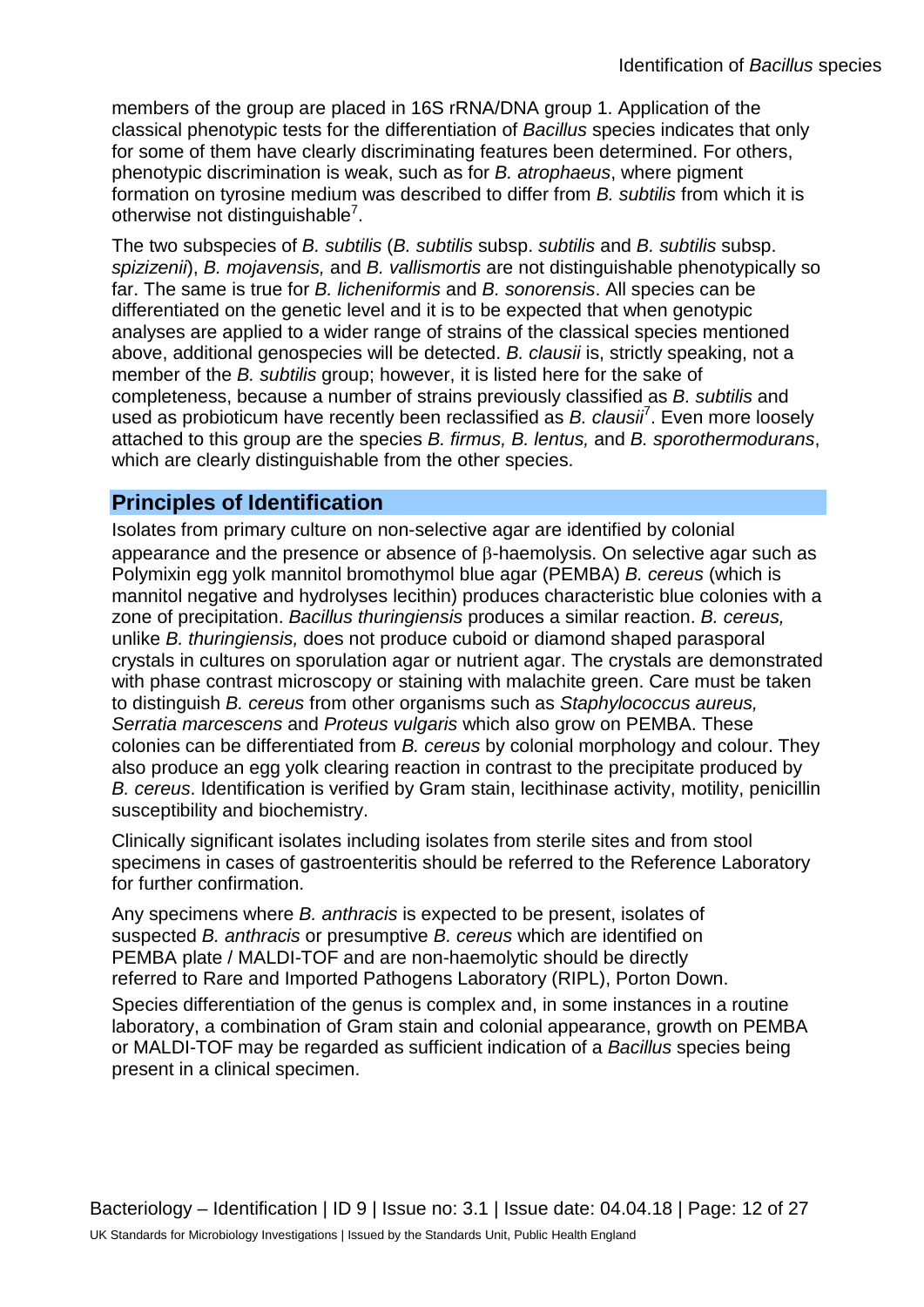## **Technical Information/Limitations**

### **Commercial Identification Systems**

At the time of writing, some commercial kits may give unreliable results with the identification of *Bacillus* species resulting in poor discrimination between closely related species (*B. cereus ⁄ B. thuringiensis ⁄ B. mycoides*) and so supplementary tests are recommended for discrimination; or misidentification, (where the species identified by the identification systems are discordant with the reference identification) or unidentified $15$ .

## **MALDI-TOF MS**

Rapid detection of *B. anthracis* may be challenging because of its great genetic similarity to other species of the *B. cereus* group and the difficulties of phenotypic differentiation of *B. cereus* group members. However, MALDI-TOF MS method has been found to be useful in the rapid and reliable identification of vegetative cells of the causative agent of anthrax, *Bacillus anthracis,* as long as they are prepared under standardized conditions and inactivated according to a recently developed MScompatible inactivation protocol for highly pathogenic microorganisms*.* The technique has also been used in the accurate classification of *Bacillus cereus* group as well as non-*Bacillus cereus* group, especially for differentiating *B. subtilis* and *B. cereus* from *Bacillus amyloliquefaciens* and *Bacillus thuringiensis*, respectively16-18.

MALDI-TOF has not been very useful in the distinguishing of *B. licheniformis and B. sonorensis* as they are closely related and share more phenotypic traits with each other than with any other taxon<sup>19</sup>. Further studies are still required to test this technology with a large collection of *Bacillus* of diverse origins.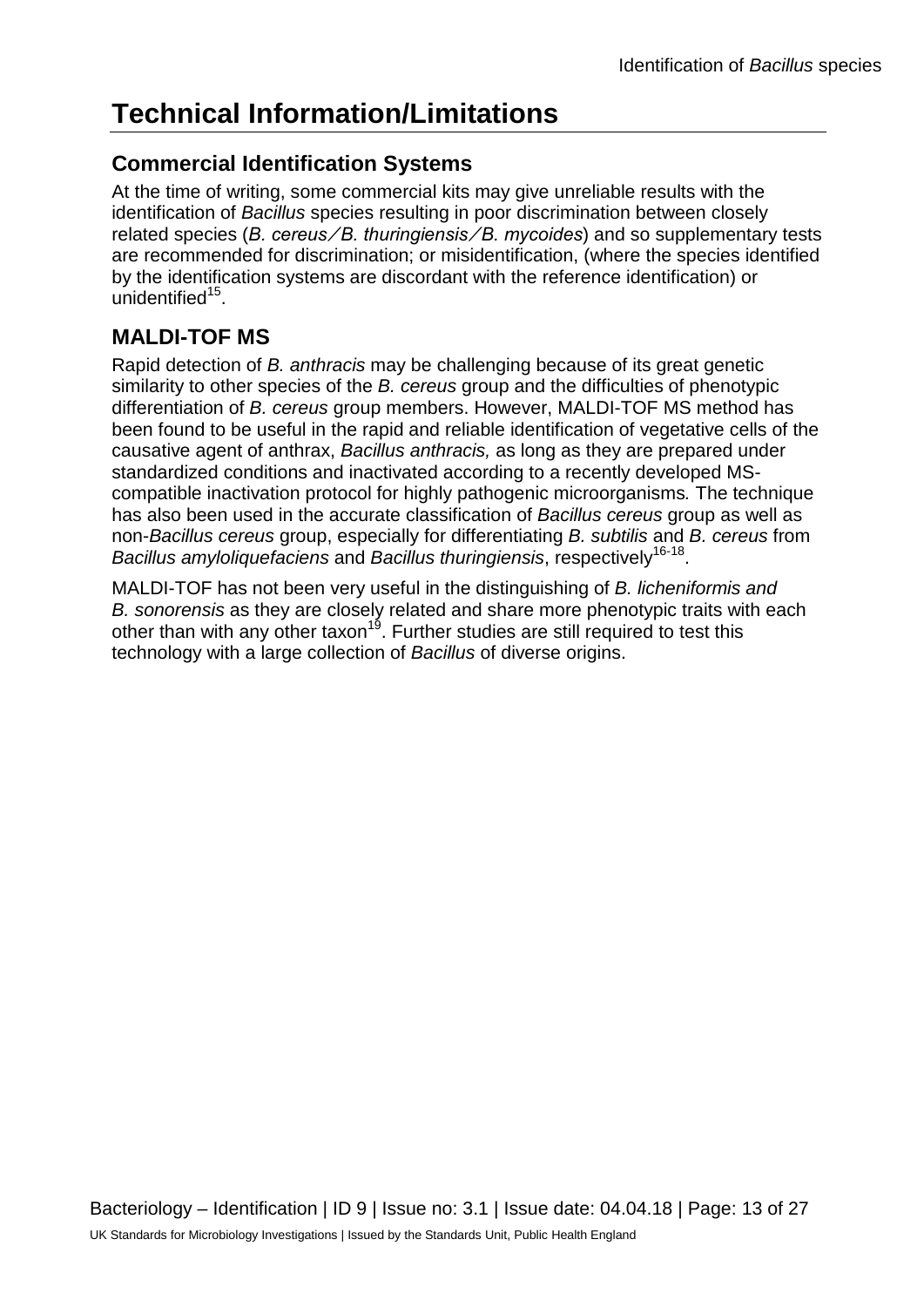## **1 Safety Considerations20-36**

*Bacillus anthracis* is a Hazard Group 3 organism.

**If** *B. anthracis* **is suspected clinically, refer specimens directly to RIPL, Porton Down without doing any further work/manipulations.**

Details on potential outbreak or bioterrorism can be found in  $B$  37- Investigation of [Blood Cultures \(for Organisms other than](https://www.gov.uk/government/collections/standards-for-microbiology-investigations-smi#bacteriology) *Mycobacterium* species).

*B. anthracis* causes severe and sometimes fatal disease. A laboratory acquired infection has been reported $37$ .

In case of suspected *B. anthracis*, all laboratory procedures should be performed, by experienced scientists, in a Containment Level 3 facility using a Class 1 protective safety cabinet. Chain-of-evidence documentation should accompany specimens. Under these circumstances, there is no indication for antibiotic prophylaxis for laboratory staff unless there is an inoculation injury or a spillage releasing aerosols containing spores. Vaccination is only indicated for laboratory staff routinely working with the organism $38,39$ .

All Laboratory procedures that give rise to infectious aerosols must be conducted in a microbiological safety cabinet $^{28}$ .

Refer to current guidance on the safe handling of all organisms documented in this SMI.

The above guidance should be supplemented with local COSHH and risk assessments.

Compliance with postal and transport regulations is essential.

## **2 Target Organisms**

## **Bacillus species Reported to have Caused Human Infection<sup>5,11,13,40</sup>**

**Note:** If *B. anthracis* is suspected, specimens should be referred directly to the appropriate Reference Laboratory.

*Bacillus cereus* **group -** *Bacillus anthracis, Bacillus cereus, Bacillus thuringiensis*

*Bacillus subtilis* **group -** *Bacillus circulans, Bacillus coagulans, Bacillus licheniformis, Bacillus pumilus, Bacillus subtilis*

**Other** *Bacillus* **species associated with infections in humans -** *Bacillus sphaericus* 

Other species may rarely be associated with human infection.

## **3 Identification**

### **3.1 Microscopic Appearance**

(TP 39 - [Staining Procedures\)](https://www.gov.uk/government/collections/standards-for-microbiology-investigations-smi#test-procedures)

#### **Gram stain**

Large Gram positive rods, often in pairs or chains with rounded or square ends (which may have a single endospore). Some species may be Gram variable.

Bacteriology – Identification | ID 9 | Issue no: 3.1 | Issue date: 04.04.18 | Page: 14 of 27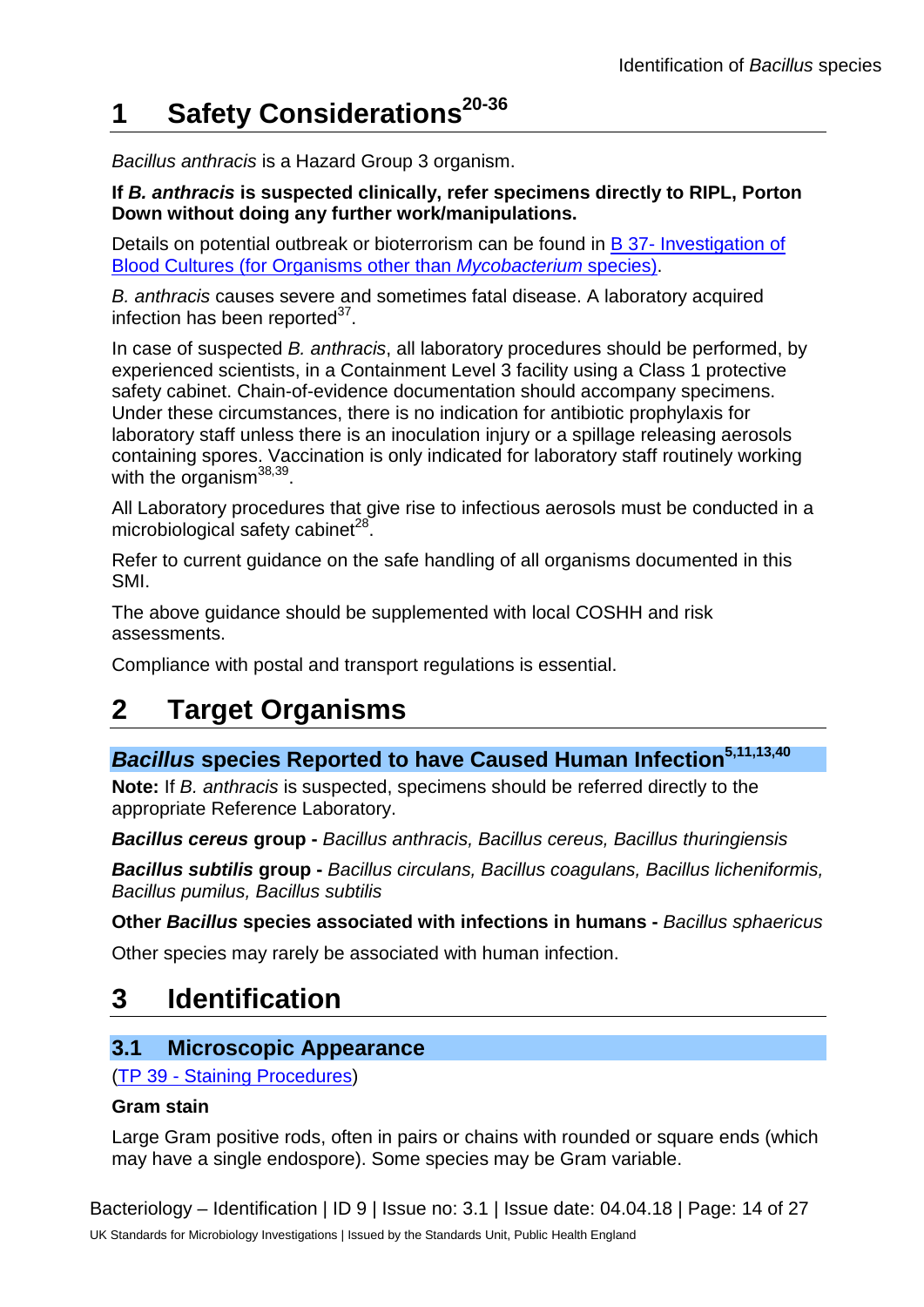*B.anthracis* appears as encapsulated large Gram positive rods (box car shaped) in short chains.

#### **McFadyean stain**

Use to stain the capsule of *B. anthracis.*

#### **Giemsa stain**

Use to stain the capsule of *B. anthracis*. Capsules are only normally seen if *B. anthracis* is growing in blood serum or is present in very fresh tissue samples.

#### **Spore stain**

Use to stain the spores of *Bacillus* species. Spores will be light green and vegetative cell walls will pick up the counterstain safranin. The position of the spore in the cell differs with different species.

**Note:** Older cultures should be used when performing spore stain because they are lacking in nutrients and in competitive living environment.

#### **3.2 Primary Isolation Media**

Blood agar incubated in air/CO<sub>2</sub> at  $35^{\circ}$ C-37°C for 24 – 48hr.

Polymyxin, egg yolk, mannitol, bromothymol blue agar (PEMBA) – optional.

### **3.3 Colonial Appearance**

Colonial appearance varies with species and a brief description is given here.

**Note:** If *B. anthracis* is suspected, specimens should be referred directly to the appropriate Reference Laboratory without doing any further work/manipulations.

| Organism                                                                                                           | <b>Haemolysis</b>                                               | Characteristics of growth on horse blood agar or PEMBA<br>after incubation at $35^{\circ}$ C - $37^{\circ}$ C for 18 - 24hr                                                                                                                                                                                                                                                                                                                                                    |  |  |
|--------------------------------------------------------------------------------------------------------------------|-----------------------------------------------------------------|--------------------------------------------------------------------------------------------------------------------------------------------------------------------------------------------------------------------------------------------------------------------------------------------------------------------------------------------------------------------------------------------------------------------------------------------------------------------------------|--|--|
| <b>B.</b> anthracis                                                                                                | Non-haemolytic<br>(may occasionally<br>be weakly<br>haemolytic) | Blood agar - Colonies are flat and irregular, 2 – 5mm in diameter,<br>grey/white in colour with a ground glass appearance. Colonies<br>show a tenacity that allows them to be pulled up and stay upright<br>on teasing with a loop.                                                                                                                                                                                                                                            |  |  |
|                                                                                                                    |                                                                 | PEMBA - These can be misidentified as B. cereus on PEMBA<br>(B. anthracis is a B. cereus with a plasmid).                                                                                                                                                                                                                                                                                                                                                                      |  |  |
| B. cereus group<br>B. cereus, B.<br>mycoides, B.<br>pseudomycoides, B.<br>thuringiensis, B.<br>weihenstephanensis) | $\beta$ - haemolytic                                            | Blood agar - Colonial appearance is similar to that of<br>B. anthracis although B. cereus colonies both cream to white or<br>grey and have a slight green tinge and B. mycoides are rhizoid<br>or hairy looking adherent colonies which spread over the entire<br>agar and cover the entire surface of the medium in 48 hours.<br>PEMBA - Colonies are crenated, 5mm diameter, turquoise to<br>peacock blue with a zone of egg yolk precipitation after 18-24hr<br>incubation. |  |  |
| Bacillus subtilis<br>group                                                                                         | $\beta$ - haemolytic                                            | Blood agar - Colonies are large (2 - 7mm) with a frosted-glass<br>appearance, but may become opaque. Colour varies. Variable<br>colonial morphology - some species may produce mucoid or<br>smooth or raised wrinkly colonies.<br>PEMBA - Colonies are cream to light yellow with no zone of egg                                                                                                                                                                               |  |  |

Bacteriology – Identification | ID 9 | Issue no: 3.1 | Issue date: 04.04.18 | Page: 15 of 27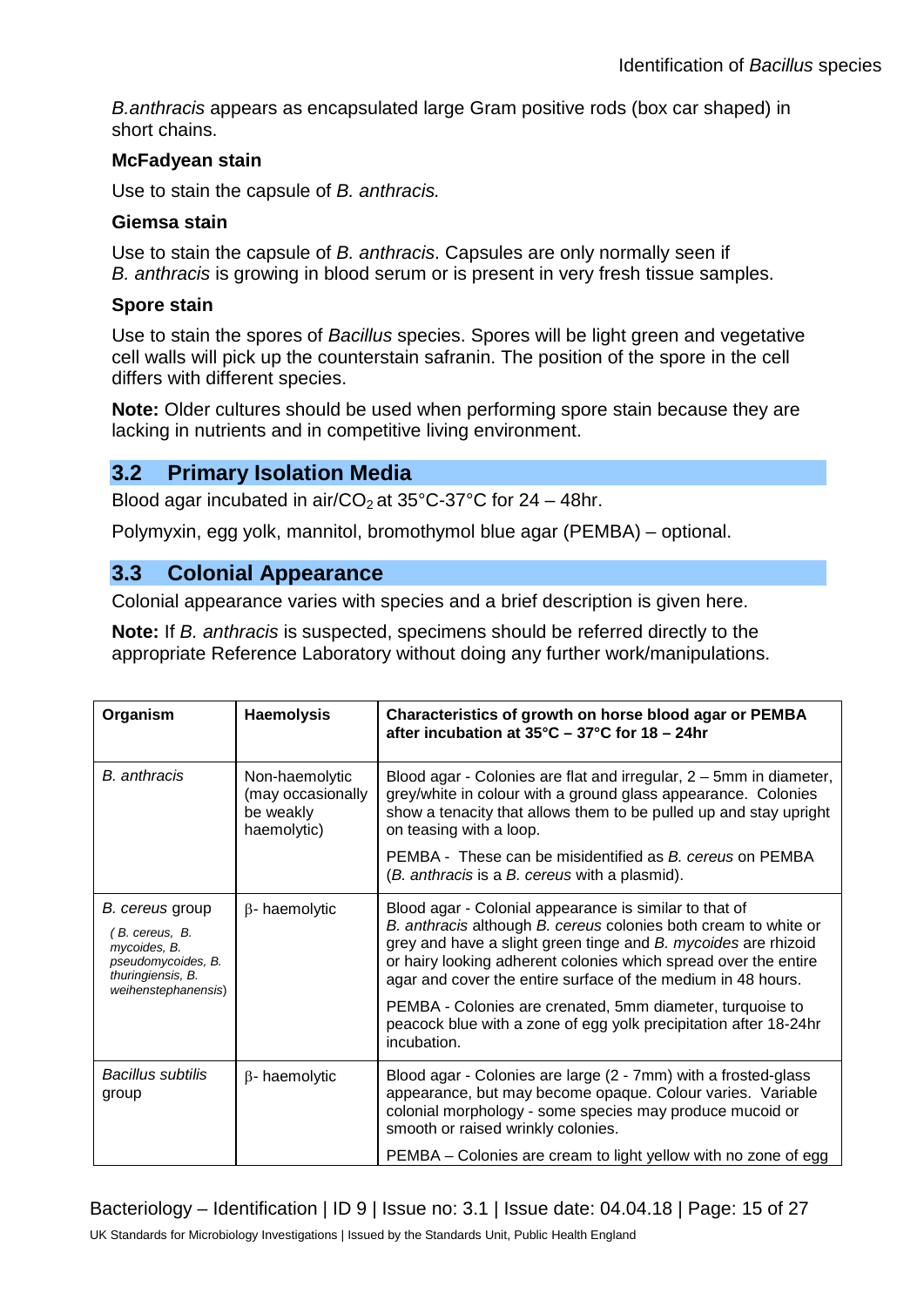yolk precipitation.

#### **3.4 Test Procedures**

#### **3.4.1 Biochemical tests**

#### **Lecithinase production** (TP 22 - [Nagler Test\)](https://www.gov.uk/government/collections/standards-for-microbiology-investigations-smi#test-procedures)

Inoculate an egg yolk agar plate and incubate at  $35^{\circ}$ C –  $37^{\circ}$  C for 18 – 24hr, then examine for a zone of egg yolk precipitation. *B. anthracis, B. cereus*, *B. thuringiensis* and *B. mycoides* are positive.

#### **Motility** (TP 21 - [Motility Test\)](https://www.gov.uk/government/collections/standards-for-microbiology-investigations-smi#test-procedures)

All *Bacillus* species are motile with the exception of *B. anthracis* and *B. mycoides.*

#### **Penicillin susceptibility**

All *Bacillus* species, with the exception of *B. anthracis,* are generally resistant to penicillin as determined by E-Test.

#### **Crystal formation**

This is used to differentiate *B. cereus* from *B. thuringiensis.* After growth on sporulation agar or on nutrient agar for at least 48hr, *B. thuringiensis* produces cuboid or diamond shaped parasporal crystals. These are demonstrated with phase contrast microscopy or staining with malachite green.

#### **Summary of test results**

**Note:** If *B. anthracis* is suspected, specimens should be referred directly RIPL, Porton Down without doing any further work/manipulations.

| species                                                                                                       | Lecithinase | <b>Motility</b>          | <b>Penicillin</b><br>susceptibility | <b>Crystal formation</b> |  |  |
|---------------------------------------------------------------------------------------------------------------|-------------|--------------------------|-------------------------------------|--------------------------|--|--|
| <b>Bacillus anthracis</b>                                                                                     | $+^*$       | ۰                        | S                                   |                          |  |  |
| <b>Bacillus cereus</b>                                                                                        | ÷           | $\ddot{}$                | R                                   |                          |  |  |
| <b>Bacillus megaterium</b>                                                                                    |             | $\ddot{}$                | R                                   |                          |  |  |
| <b>Bacillus mycoides</b>                                                                                      | ÷           | $\overline{\phantom{a}}$ | $\mathsf{R}$                        |                          |  |  |
| <b>Bacillus thuringiensis</b>                                                                                 | $\ddot{}$   | $\ddot{}$                | R                                   | $\ddot{}$                |  |  |
| <b>Bacillus circulans</b>                                                                                     |             | $+$                      | R                                   |                          |  |  |
| Bacillus coagulans                                                                                            | ٠           | $+$                      | R                                   |                          |  |  |
| <b>Bacillus licheniformis</b>                                                                                 |             | $+$                      | $\mathsf{R}$                        |                          |  |  |
| <b>Bacillus pumilus</b>                                                                                       | ٠           | $+$                      | R                                   |                          |  |  |
| <b>Bacillus subtilis</b>                                                                                      |             | $+$                      | R.                                  |                          |  |  |
| <b>Bacillus sphaericus</b>                                                                                    |             | $\ddot{}$                | $\mathsf{R}$                        |                          |  |  |
| *B. anthracis may produce narrow lecithinase zones and colony may need to be scraped away to see<br>reaction. |             |                          |                                     |                          |  |  |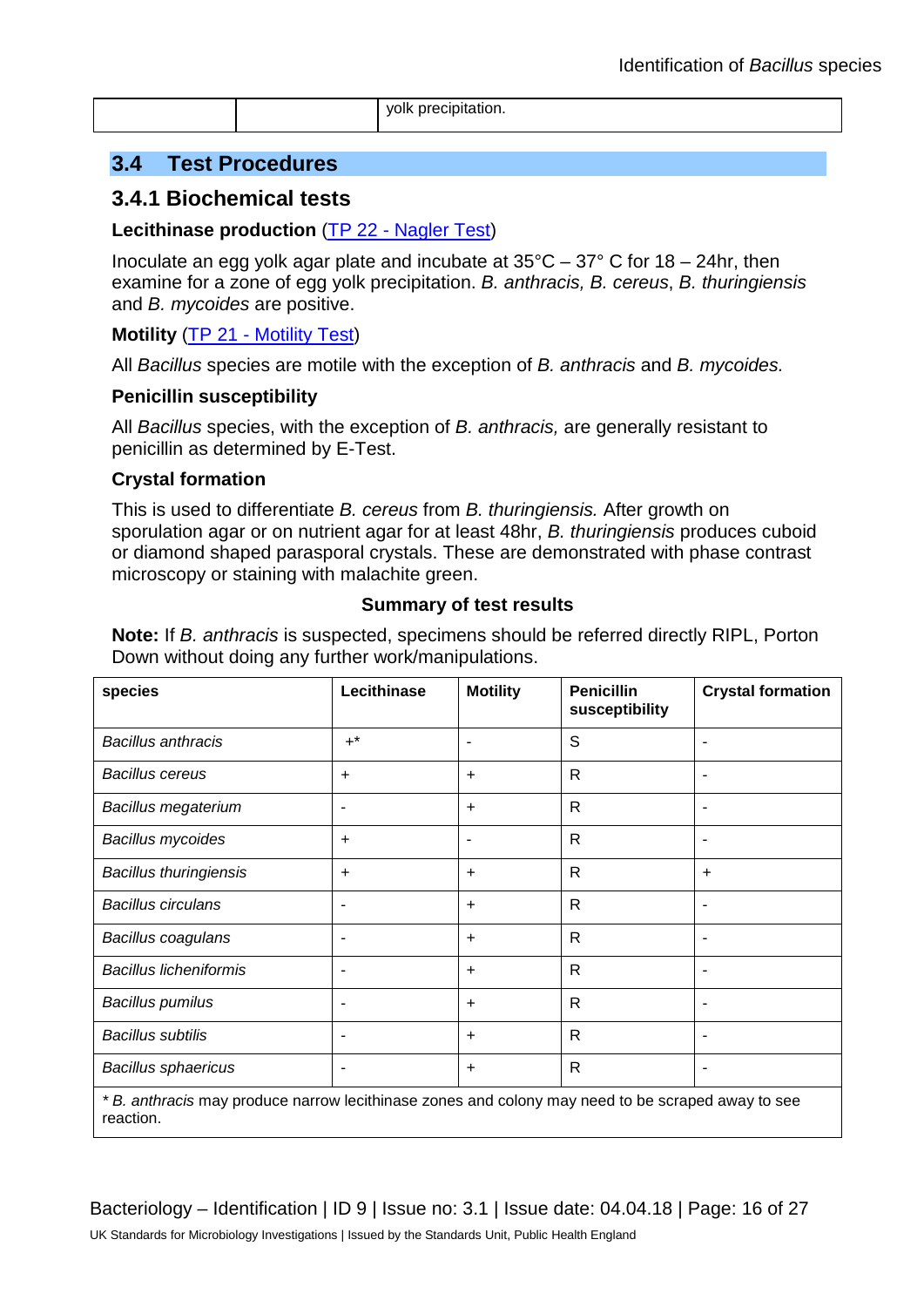## **3.4.2 Commercial Identification Systems**

Laboratories should follow manufacturer's instructions and rapid tests and kits should be validated and be shown to be fit for purpose prior to use.

### **3.4.3 Matrix-Assisted Laser Desorption Ionisation - Time of Flight (MALDI-TOF)**

Matrix-assisted laser desorption ionization–time-of-flight mass spectrometry (MALDI-TOF MS), which can be used to analyse the protein composition of a bacterial cell, has emerged as a new technology for species identification. This has been shown to be a rapid and powerful tool because of its reproducibility, speed and sensitivity of analysis. The advantage of MALDI-TOF as compared with other identification methods is that the results of the analysis are available within a few hours rather than several days. The speed and the simplicity of sample preparation and result acquisition associated with minimal consumable costs make this method well suited for routine and high-throughput use $41$ .

MALDI-TOF MS method has been found to be useful in the rapid and reliable identification of vegetative cells of the causative agent of anthrax, *Bacillus anthracis*, *Bacillus cereus* group as well as non-*Bacillus cereus* group<sup>16,17</sup>. This work by Lasch was particularly noteworthy because phenotypic tests and sequence analysis of the 16S rRNA gene could not reliably differentiate members of the *Bacillus cereus* group<sup>42</sup>. This technique has also been found to be a good complementary approach to 16S rRNA sequencing and even a more powerful tool in the accurate classification of *Bacillus* species, especially for differentiating *B. subtilis* and *B. cereus* from *Bacillus amyloliquefaciens* and *Bacillus thuringiensis*, respectively18.

MALDI-TOF has not been very useful in the distinguishing of *B. licheniformis* and *B.* sonorensis as they are closely related and share more phenotypic traits with each other than with any other taxon<sup>19</sup>.

However, further studies are still required to test this technology with a large collection of *Bacillus* of diverse origins.

Any presumptive *B. cereus* identified on MALDI TOF can be sent for confirmation to a reference laboratory.

## **3.4.4 Nucleic Acid Amplification Tests (NAATs)**

PCR is usually considered to be a good method for bacterial detection as it is simple, sensitive and specific. However, it does have limitations. Although the 16S rRNA gene is generally targeted for the design of species-specific PCR primers for identification, designing primers is difficult when the sequences of the homologous genes have high similarity.

There are many different PCRs for the different groups (*B. cereus* and *B. subtilis* groups) and their target genes and depending on clinical details, the appropriate PCR will be performed<sup>43-45</sup>. For example, in the case of *Bacillus cereus* group, a rapid PCR technique was developed based on the unique conserved sequence of the *motB* gene (encoding flagellar motor protein) from *B. cereus, B. thuringiensis* and *B. anthracis*43. The primers designed for this PCR are group specific and does not detect other *Bacillus* or non-*Bacillus* species which is one of its limitations.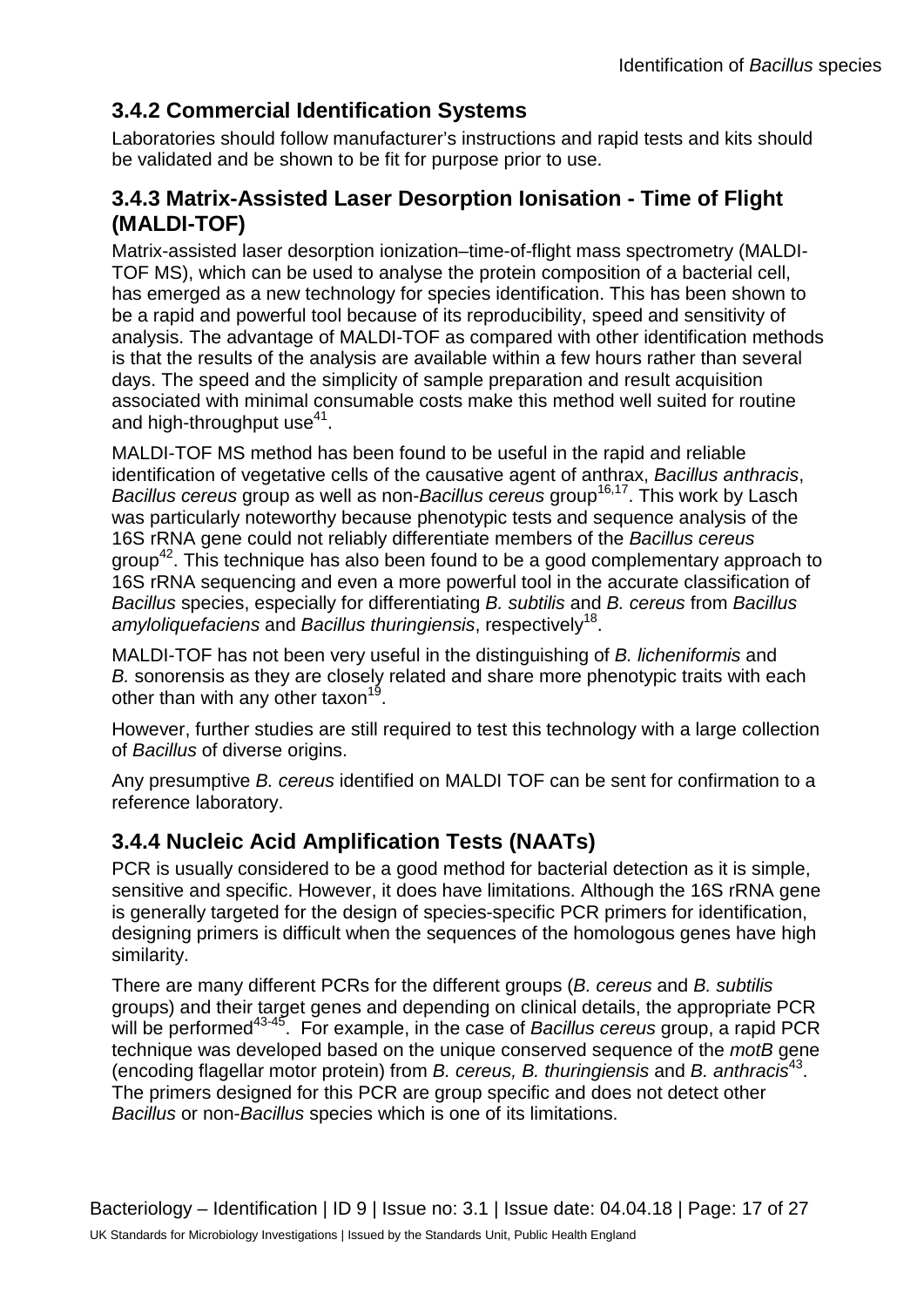### **3.5 Further Identification**

Reflecting the new methods of analysis, the classification of different species into a variety of bacterial taxa has been continuously modified in a very dynamic fashion. One lineage that suitably illustrates the disagreement between molecular and phenotypic/ecological methods of classification in *Bacillus* is the *B. cereus* group. This group, also called *B. cereus sensu lato*, contains six very closely related species according to current taxonomy: *B. cereus B. thuringiensis, B. anthracis, B. mycoides, B. pseudomycoides,* and *B. weihenstephanensis*. Over the past century or so, these six species were described as individual species of the *Bacillus* genus using pathogenic host range, colony morphology and metabolic properties as distinguishing criteria, along with motility, resistance to penicillin and sensitivity to gamma phage. However, molecular methods have since shown that the species boundaries between members of this group are difficult to define, forcing us to rethink our current descriptions of these and other *Bacillus* species<sup>46</sup>.

## **Rapid Methods**

A variety of rapid identification and sensitivity methods have been developed for isolates from clinical samples; these include molecular techniques such as Pulsed Field Gel Electrophoresis (PFGE), Multilocus Sequence Typing (MLST), and 16S rRNA gene sequencing. All of these approaches enable subtyping of unrelated strains, but do so with different accuracy, discriminatory power, and reproducibility.

However, some of these methods remain accessible to reference laboratories only and are difficult to implement for routine bacterial identification in a clinical laboratory.

#### **16S rRNA gene sequencing**

16S rRNA gene sequences has been useful in phylogenetic studies at the genus level, its use has been questioned in the case of closely related species groups such as *Bacillus*, where insufficient divergence in 16S rDNA prevented the resolution of strain and species relationships<sup>46</sup>. Subsequent use of housekeeping genes that are essential and therefore not lost from genomes, but that evolve more quickly than 16S rDNA, has proven to be useful for taxonomic classification<sup>47</sup>. Although such approaches are useful for single isolates studied intensively in the laboratory, 16S rDNA remains the gold standard for environmental sequencing projects due to its ubiquity and ease of amplification from divergent species<sup>48</sup>.

One lineage that suitably illustrates the disagreement between molecular and phenotypic/ecological methods of classification in *Bacillus* is the *B. cereus* group. This group, also called *B. cereus sensu lato,* contains six very closely related species according to current taxonomy: *B. cereus, B. thuringiensis, B. anthracis, B. mycoides, B. pseudomycoides*, and *B. weihenstephanensis*46,49.

However, significant improvements could be made by the addition of ecological data as in the case of the *B. cereus* group. For example, sequencing of 16S rDNA or other conserved loci can be used for initial clustering and identification of closely related strains/species, which could then be followed by the more in-depth genomic characterization of interesting groups of strains. Such a study has recently been done in *B. subtilis* using microarray and sequencing technologies and this has uncovered a great deal of genomic diversity within this group of closely related *B. subtilis* strains<sup>50-</sup> 52.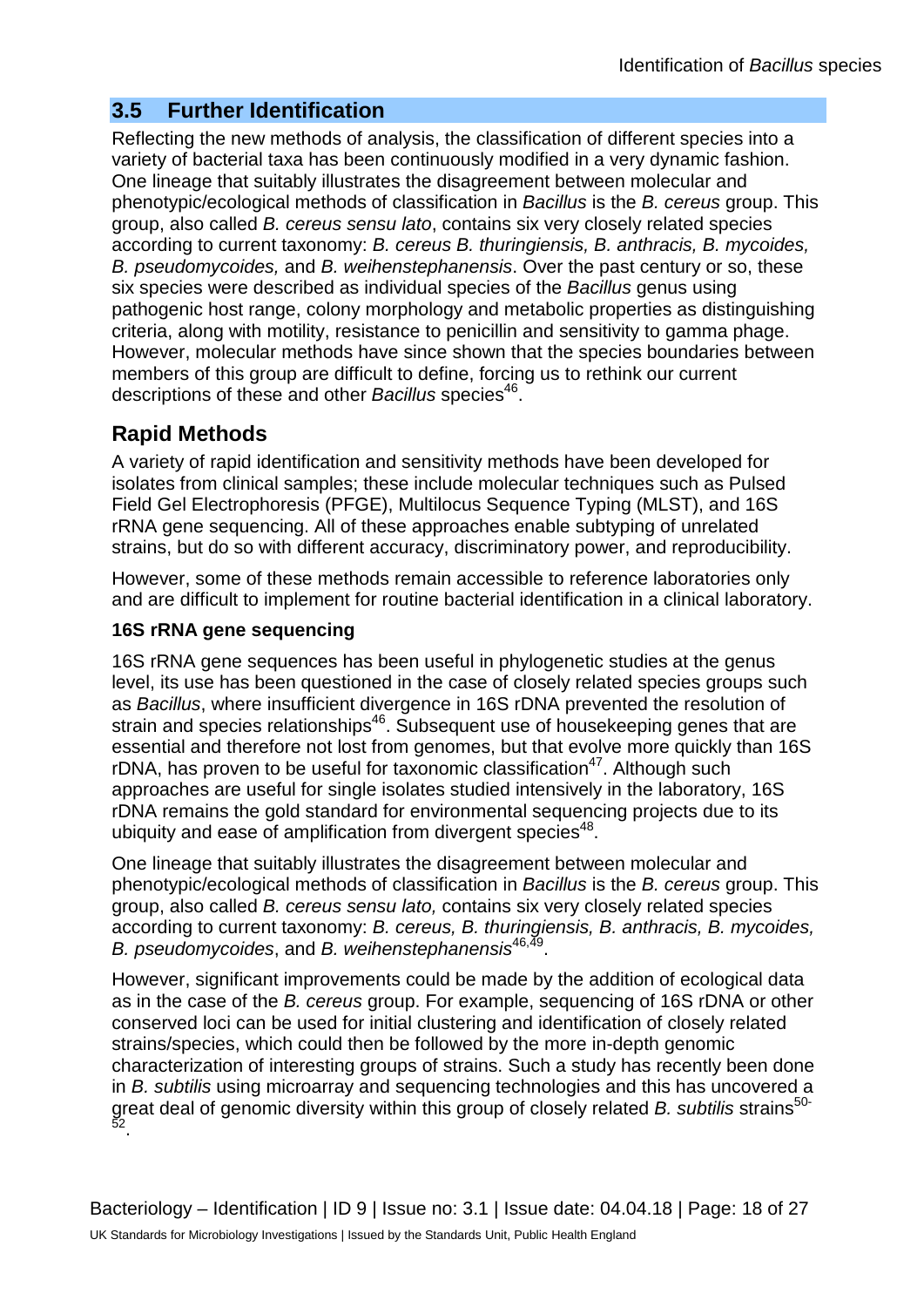### **Multilocus Sequence Typing (MLST)**

Multilocus sequence typing (MLST) is a tool that is widely used for phylogenetic typing of bacteria. MLST is based on PCR amplification and sequencing of internal fragments of a number (usually 6 or 7) of essential or housekeeping genes spread around the bacterial chromosome. MLST has been extensively used as the main typing method for analysing the genetic relationships within the whole *B. cereus* group population.

This method reinforces the fact that the *B. cereus* group constitutes a coherent population in which the members are unified by the presence of ubiquitous and specific genetic elements whose genomic locations and sequences allow no distinction between the various species of the group and that this population is dynamic<sup>53</sup>. This is done by use of a developed database (called the 'SuperCAT') that compiles and integrates all MLST data from all the 5 schemes<sup>54</sup>.

#### **Pulsed Field Gel Electrophoresis (PFGE)**

PFGE detects genetic variation between strains using rare-cutting restriction endonucleases, followed by separation of the resulting large genomic fragments on an agarose gel. PFGE is known to be highly discriminatory and a frequently used technique for outbreak investigations. However, the stability of PFGE may be insufficient for reliable application in long-term epidemiological studies. However, due to its time-consuming nature (30hr or longer to perform) and its requirement for special equipment, PFGE is not used widely outside the reference laboratories<sup>55,56</sup>.

This has been used successfully to discriminate *Bacillus anthracis* from *B. cereus* and *B. thuringiensis* by using the PFGE profiles from *Not*I digestion, after a few modifications to the PFGE procedure to facilitate complete lysis<sup>57,58</sup>.

### **3.6 Storage and Referral**

Save the pure isolate on a nutrient agar slope for referral to a Reference Laboratory.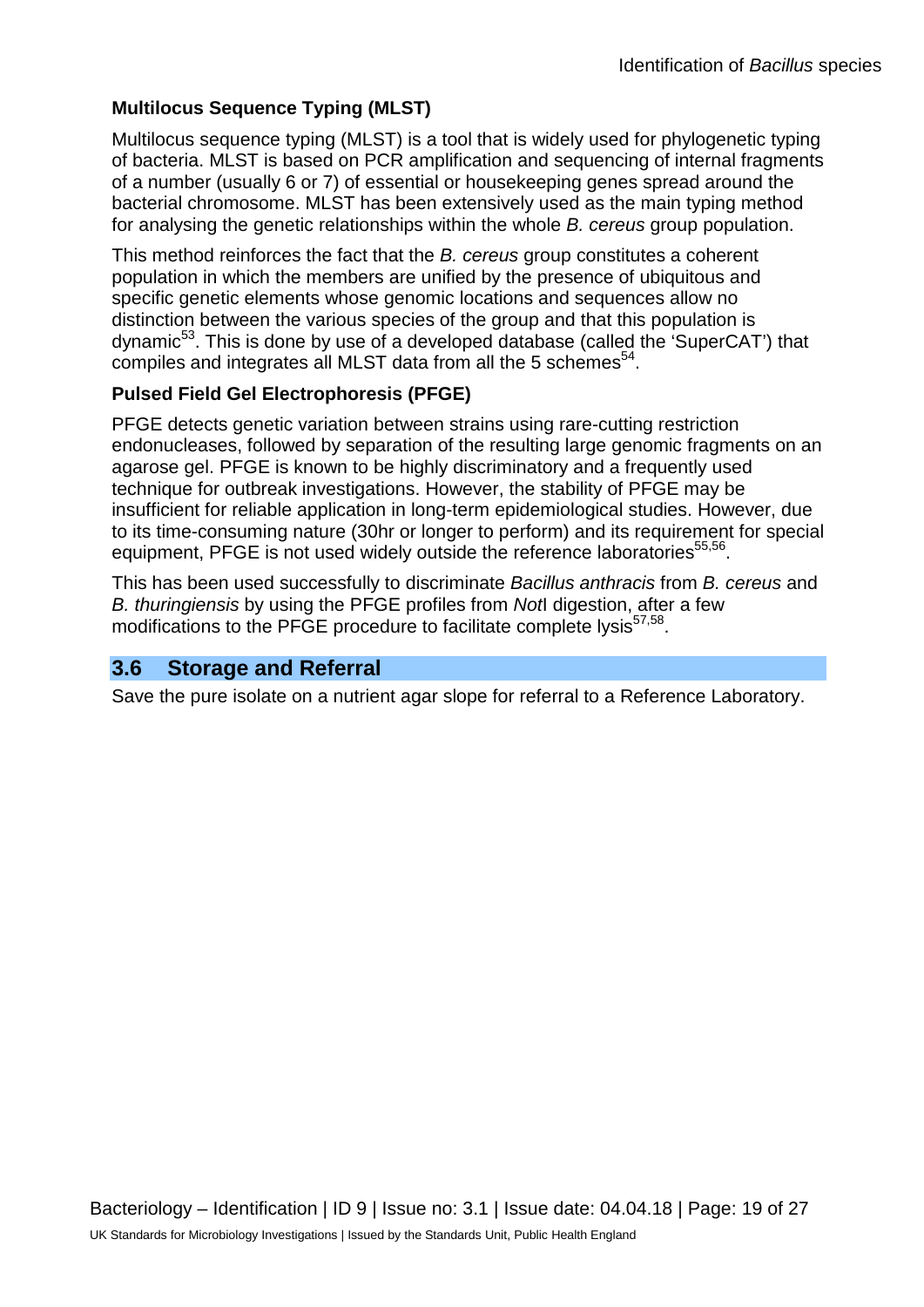## **4 Identification of** *Bacillus* **species**



The flowchart is for guidance only

Bacteriology – Identification | ID 9 | Issue no: 3.1 | Issue date: 04.04.18 | Page: 20 of 27

UK Standards for Microbiology Investigations | Issued by the Standards Unit, Public Health England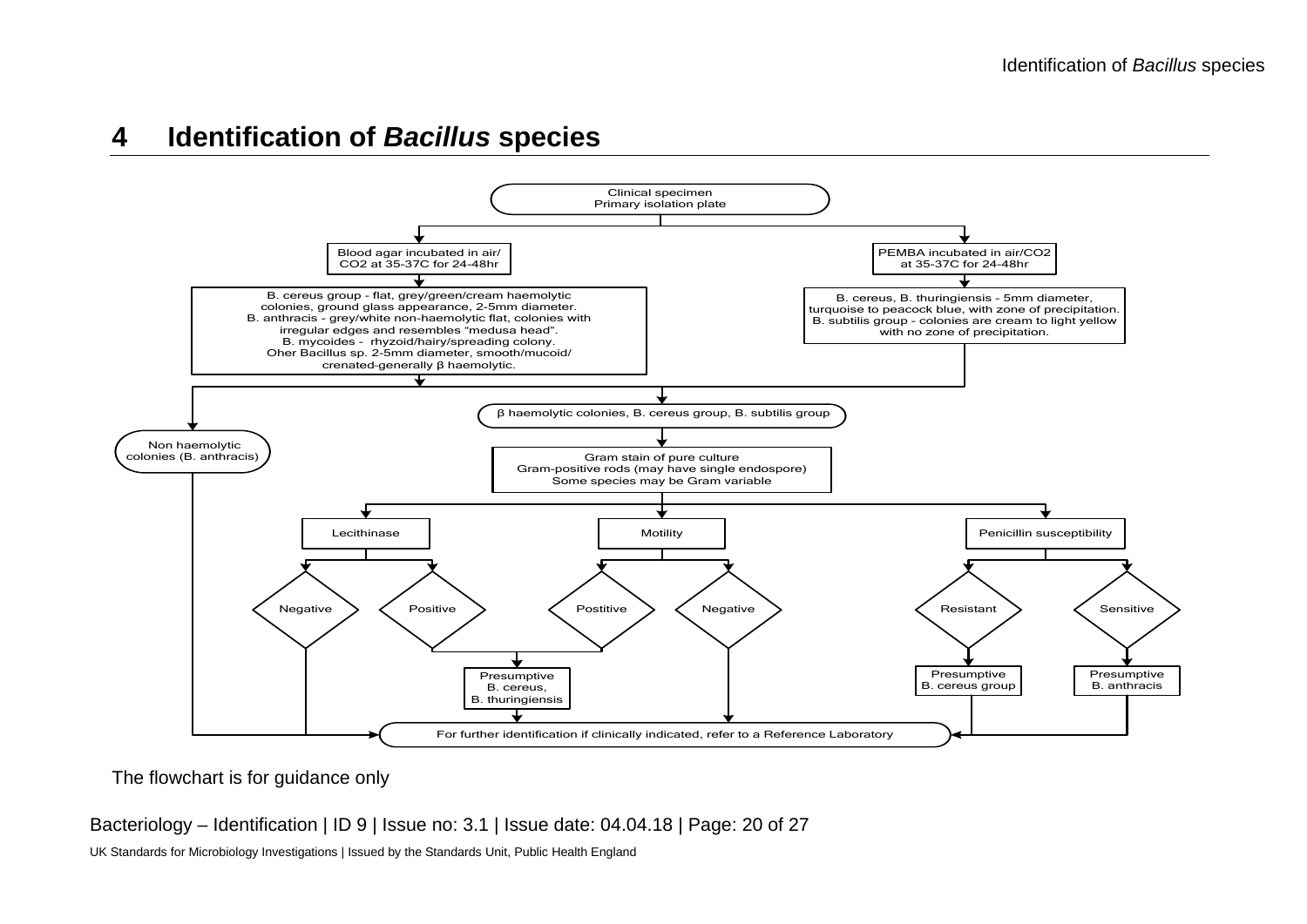## **5 Reporting**

### **5.1 Presumptive Identification**

If appropriate growth characteristics, colonial appearance and Gram stain of the culture, are demonstrated.

### **5.2 Confirmation of Identification**

Following lecithinase activity, motility, penicillin susceptibility and crystal formation results and/or the Reference Laboratory report.

## **5.3 Medical Microbiologist**

Inform the medical microbiologist of all positive cultures from specimens from normally sterile sites and of all isolates of presumed and confirmed *Bacillus anthracis.*

According to local protocols, the medical microbiologist should be informed when the request card bears relevant information which suggests anthrax among the differential diagnoses.

- Ulcerating skin lesions with a black eschar
- Fulminating pneumonia (especially with widening of the mediastinum on X-ray) and in outbreaks of the same)
- Circumstances predisposing to infection with *B. anthracis* eg farming, horticulture, veterinary, dockyard, tannery, woollen textile or medical laboratory work
- Deliberate release
- Injecting drug users

The medical microbiologist should also be informed of other *Bacillus* species (other than *B. anthracis*), presumed or confirmed in accordance with local protocol, when the request form bears relevant additional information for example:

- Penetrating injury, compound fracture or retained foreign body
- Infection of an indwelling medical devices, such as prosthetic valves, pacemaker, CSF shunt or peritoneal or vascular catheter
- Food poisoning
- Investigation of a possible outbreak

Follow local protocols for reporting to the patient's clinicians.

### **5.4 CCDC**

Refer to local Memorandum of Understanding.

## 5.5 Public Health England<sup>59</sup>

Refer to current guidelines on CIDSC and COSURV reporting.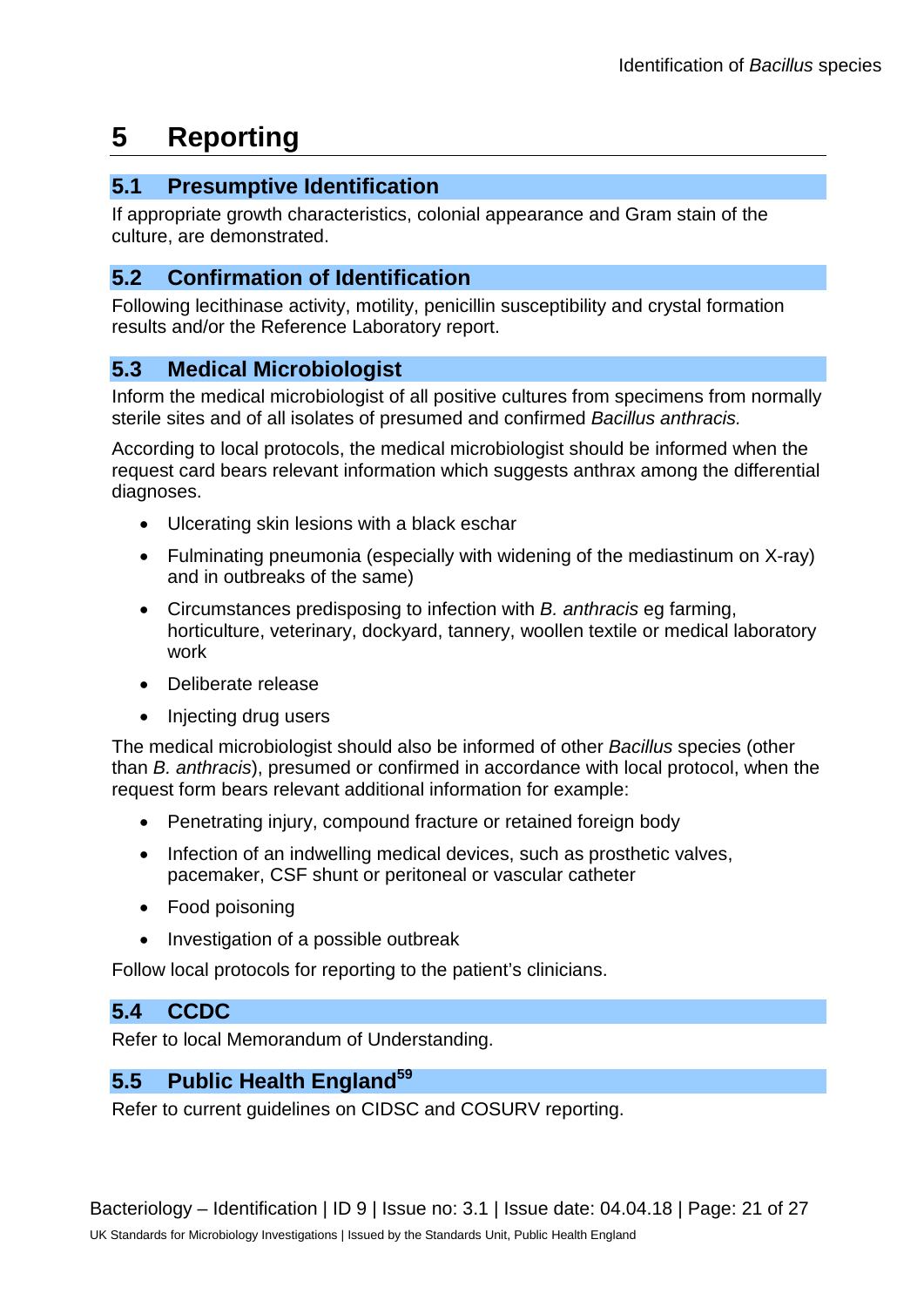### **5.6 Infection Prevention and Control Team**

Inform the relevant infection prevention and control team of presumed or confirmed isolates of *B. anthracis* according to local protocols*.*

## **6 Referrals**

#### **6.1 Reference Laboratory**

Contact appropriate devolved national reference laboratory for information on the tests available, turnaround times, transport procedure and any other requirements for sample submission:

#### *Bacillus anthracis*

Rare and Imported Pathogens Laboratory Public Health England Porton Down **Salisbury Wiltshire** SP4 0JG United Kingdom Telephone +44 (0) 1980 612100 [https://www.gov.uk/government/collections/rare-and-imported-pathogens-laboratory](https://www.gov.uk/government/collections/rare-and-imported-pathogens-laboratory-ripl)[ripl](https://www.gov.uk/government/collections/rare-and-imported-pathogens-laboratory-ripl)

#### *Bacillus cereus* **and other** *Bacillus* **species**

Gastrointestinal Bacteria Reference Unit Bacteriology Reference Department Public Health England 61 Colindale Avenue London NW9 5EQ Contact PHE's main switchboard: Tel. +44 (0) 20 8200 4400

<https://www.gov.uk/gbru-reference-and-diagnostic-services>

England and Wales

[https://www.gov.uk/specialist-and-reference-microbiology-laboratory-tests-and](https://www.gov.uk/specialist-and-reference-microbiology-laboratory-tests-and-services)[services](https://www.gov.uk/specialist-and-reference-microbiology-laboratory-tests-and-services)

**Scotland** 

<http://www.hps.scot.nhs.uk/reflab/index.aspx>

Northern Ireland

<http://www.belfasttrust.hscni.net/Laboratory-MortuaryServices.htm>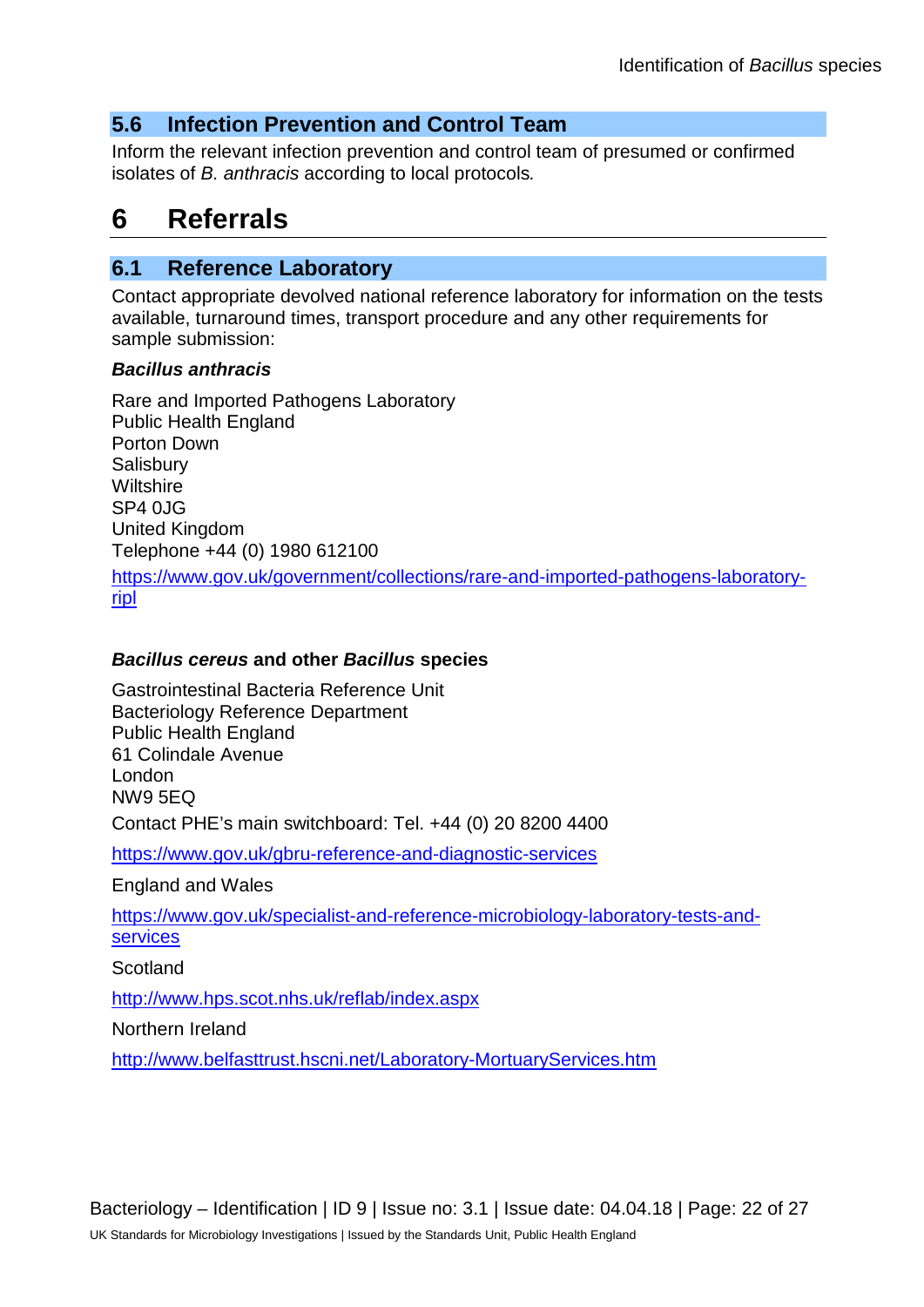## **7 Notification to PHE59,60 or Equivalent in the Devolved Administrations61-64**

The Health Protection (Notification) regulations 2010 require diagnostic laboratories to notify Public Health England (PHE) when they identify the causative agents that are listed in Schedule 2 of the Regulations. Notifications must be provided in writing, on paper or electronically, within seven days. Urgent cases should be notified orally and as soon as possible, recommended within 24 hours. These should be followed up by written notification within seven days.

For the purposes of the Notification Regulations, the recipient of laboratory notifications is the local PHE Health Protection Team. If a case has already been notified by a registered medical practitioner, the diagnostic laboratory is still required to notify the case if they identify any evidence of an infection caused by a notifiable causative agent.

Notification under the Health Protection (Notification) Regulations 2010 does not replace voluntary reporting to PHE. The vast majority of NHS laboratories voluntarily report a wide range of laboratory diagnoses of causative agents to PHE and many PHE Health protection Teams have agreements with local laboratories for urgent reporting of some infections. This should continue.

**Note:** The Health Protection Legislation Guidance (2010) includes reporting of Human Immunodeficiency Virus (HIV) & Sexually Transmitted Infections (STIs), Healthcare Associated Infections (HCAIs) and Creutzfeldt–Jakob disease (CJD) under 'Notification Duties of Registered Medical Practitioners': it is not noted under 'Notification Duties of Diagnostic Laboratories'.

[https://www.gov.uk/government/organisations/public-health-england/about/our](https://www.gov.uk/government/organisations/public-health-england/about/our-governance#health-protection-regulations-2010)[governance#health-protection-regulations-2010](https://www.gov.uk/government/organisations/public-health-england/about/our-governance#health-protection-regulations-2010)

Other arrangements exist in [Scotland](http://www.scotland.gov.uk/Topics/Health/Policy/Public-Health-Act/Implementation/Guidance/Guidance-Part2)<sup>61,62</sup>, Wales<sup>63</sup> and [Northern Ireland](http://www.publichealth.hscni.net/directorate-public-health/health-protection)<sup>64</sup>.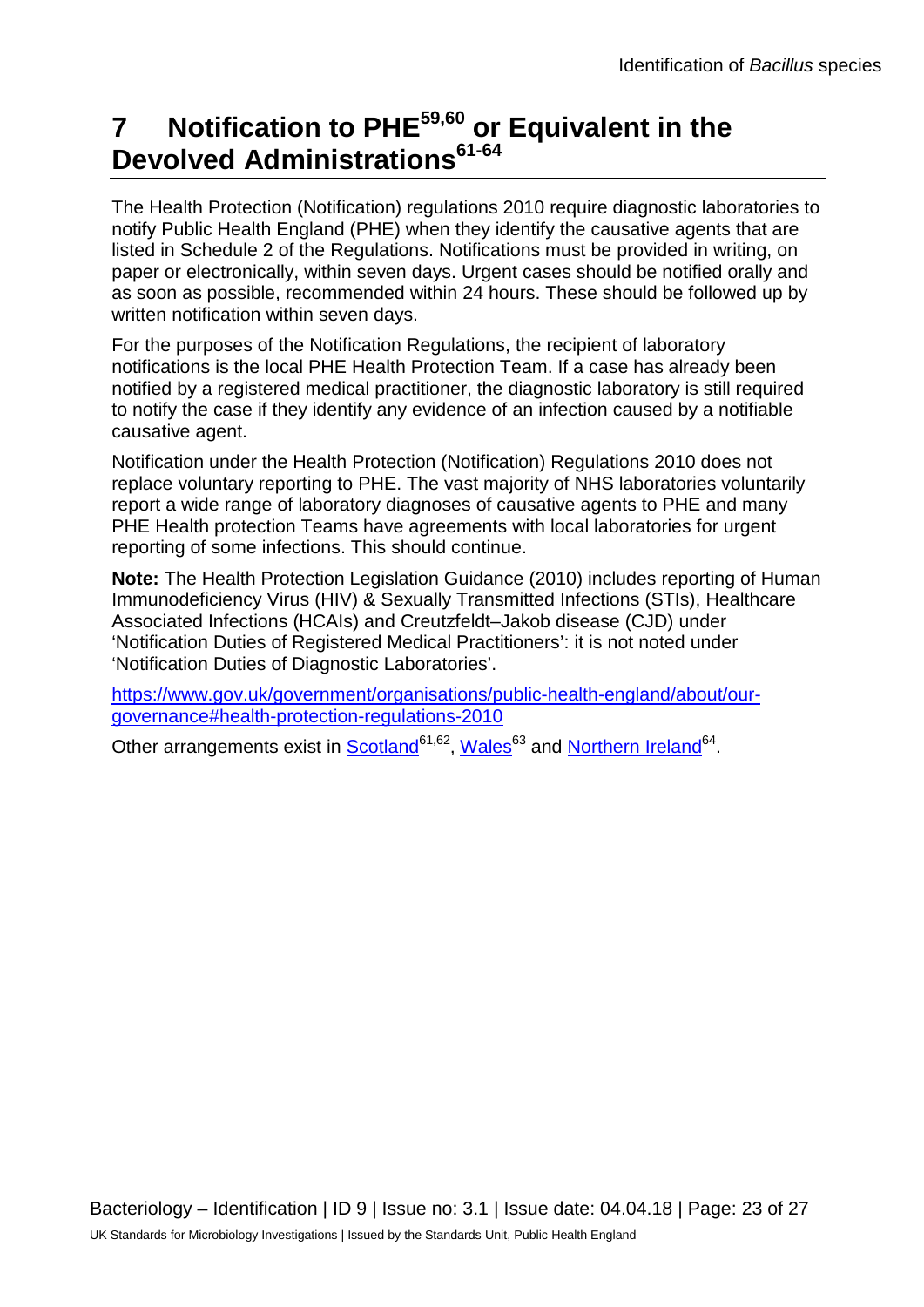## **References**

- 1. Euzeby,J. List of Prokaryotic names with Standing in Nomenclature Genus *Bacillus*.
- 2. Koneman EW, Allen S D, Janda W M, Schreckenberger P C, Winn W J, editors. Color Atlas and Textbook of Diagnostic Microbiology. 5th ed. Philadelphia: Lippincott Williams and Wilkins; 1997. p. 651-708
- 3. Holt JG, Krieg N R, Sneath P H A, Staley J T, Williams S T, editors. Bergey's Manual of Determinative Bacteriology. 9th ed. Baltimore: Williams and Wilkins; 1994. p. 559
- 4. Drobniewski FA. Bacillus cereus and related species. Clin Microbiol Rev 1993;6:324-38.
- 5. Bacillus, Aliscylobacillus and Paenibacillus. In: Berkeley RCW, Logan NA, editors. Principles and Practice of Clinical Bacteriology. Chichester: John Wiley & Sons; 1997. p. 185-207.
- 6. Todar K. The Genus *Bacillus* (page 1). Todar's Online Textbook of Bacteriology. 2012.
- 7. Fritze D. Taxonomy of the genus bacillus and related genera: the aerobic endospore-forming bacteria. Phytopathology 2004;94:1245-8.
- 8. Lapidus A, Goltsman E, Auger S, Galleron N, Segurens B, Dossat C, et al. Extending the Bacillus cereus group genomics to putative food-borne pathogens of different toxicity. Chem Biol Interact 2008;171:236-49.
- 9. Lightfoot NF, Scott RJD, Turnball PCB. Antimicrobial susceptibility of Bacillus anthracis. Salisbury Med Bull 1990;69:S98.
- 10. Spencer RC. Bacillus anthracis. J Clin Pathol 2003;56:182-7.
- 11. Turnball PCB, Bohm R, Chizyuka HGB, Fujikura T, Hugh-Jones ME, Melling J. Guidelines for the Surveillance and Control of Anthrax in Humans and Animals. World Health Organization 1993.
- 12. Leise JM, Carter CH, Friedlander H, Freed SW. Criteria for the identification of Bacillus anthracis. J Bacteriol 1959;77:655-60.
- 13. Bottone EJ. Bacillus cereus, a volatile human pathogen. Clin Microbiol Rev 2010;23:382-98.
- 14. Stenfors LP, Mayr R, Scherer S, Granum PE. Pathogenic potential of fifty Bacillus weihenstephanensis strains. FEMS Microbiol Lett 2002;215:47-51.
- 15. Halket G, Dinsdale AE, Logan NA. Evaluation of the VITEK2 BCL card for identification of Bacillus species and other aerobic endosporeformers. Lett Appl Microbiol 2010;50:120-6.
- 16. Lasch P, Nattermann H, Erhard M, Stammler M, Grunow R, Bannert N, et al. MALDI-TOF mass spectrometry compatible inactivation method for highly pathogenic microbial cells and spores. Anal Chem 2008;80:2026-34.
- 17. Lasch P, Beyer W, Nattermann H, Stammler M, Siegbrecht E, Grunow R, et al. Identification of Bacillus anthracis by using matrix-assisted laser desorption ionization-time of flight mass spectrometry and artificial neural networks. Appl Environ Microbiol 2009;75:7229-42.
- 18. Fernandez-No IC, Bohme K, Diaz-Bao M, Cepeda A, Barros-Velazquez J, Calo-Mata P. Characterisation and profiling of Bacillus subtilis, Bacillus cereus and Bacillus licheniformis by MALDI-TOF mass fingerprinting. Food Microbiol 2013;33:235-42.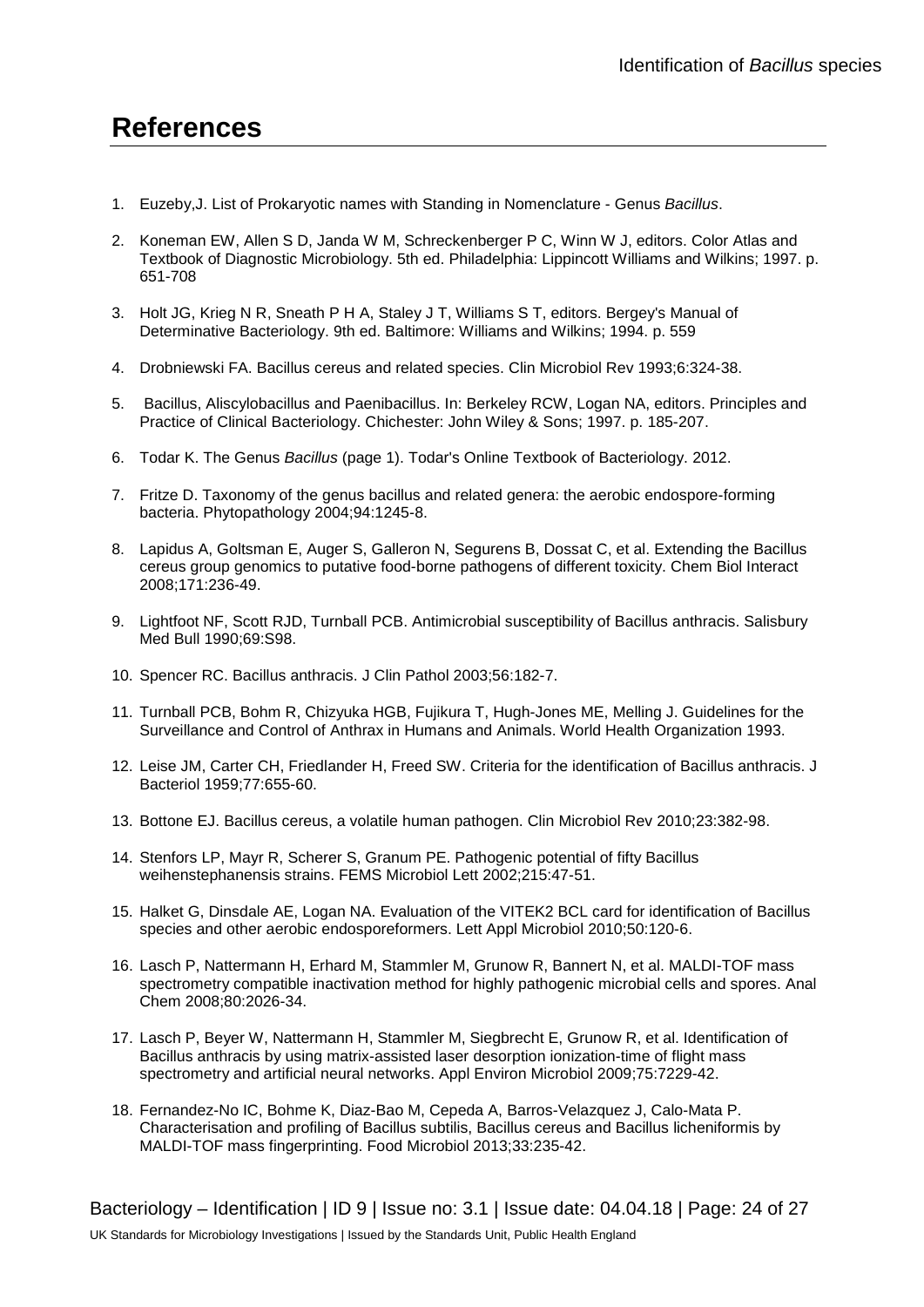- 19. Rooney AP, Price NP, Ehrhardt C, Swezey JL, Bannan JD. Phylogeny and molecular taxonomy of the Bacillus subtilis species complex and description of Bacillus subtilis subsp. inaquosorum subsp. nov. Int J Syst Evol Microbiol 2009;59:2429-36.
- 20. European Parliament. UK Standards for Microbiology Investigations (SMIs) use the term "CE marked leak proof container" to describe containers bearing the CE marking used for the collection and transport of clinical specimens. The requirements for specimen containers are given in the EU in vitro Diagnostic Medical Devices Directive (98/79/EC Annex 1 B 2.1) which states: "The design must allow easy handling and, where necessary, reduce as far as possible contamination of, and leakage from, the device during use and, in the case of specimen receptacles, the risk of contamination of the specimen. The manufacturing processes must be appropriate for these purposes".
- 21. Official Journal of the European Communities. Directive 98/79/EC of the European Parliament and of the Council of 27 October 1998 on *in vitro* diagnostic medical devices. 7-12-1998. p. 1-37.
- 22. Health and Safety Executive. Safe use of pneumatic air tube transport systems for pathology specimens. 9/99.
- 23. Department for transport. Transport of Infectious Substances, 2011 Revision 5. 2011.
- 24. World Health Organization. Guidance on regulations for the Transport of Infectious Substances 2013-2014. 2012.
- 25. Home Office. Anti-terrorism, Crime and Security Act. 2001 (as amended).
- 26. Advisory Committee on Dangerous Pathogens. The Approved List of Biological Agents. Health and Safety Executive. 2013. p. 1-32
- 27. Advisory Committee on Dangerous Pathogens. Infections at work: Controlling the risks. Her Majesty's Stationery Office. 2003.
- 28. Advisory Committee on Dangerous Pathogens. Biological agents: Managing the risks in laboratories and healthcare premises. Health and Safety Executive. 2005.
- 29. Advisory Committee on Dangerous Pathogens. Biological Agents: Managing the Risks in Laboratories and Healthcare Premises. Appendix 1.2 Transport of Infectious Substances - Revision. Health and Safety Executive. 2008.
- 30. Centers for Disease Control and Prevention. Guidelines for Safe Work Practices in Human and Animal Medical Diagnostic Laboratories. MMWR Surveill Summ 2012;61:1-102.
- 31. Health and Safety Executive. Control of Substances Hazardous to Health Regulations. The Control of Substances Hazardous to Health Regulations 2002. 5th ed. HSE Books; 2002.
- 32. Health and Safety Executive. Five Steps to Risk Assessment: A Step by Step Guide to a Safer and Healthier Workplace. HSE Books. 2002.
- 33. Health and Safety Executive. A Guide to Risk Assessment Requirements: Common Provisions in Health and Safety Law. HSE Books. 2002.
- 34. Health Services Advisory Committee. Safe Working and the Prevention of Infection in Clinical Laboratories and Similar Facilities. HSE Books. 2003.
- 35. British Standards Institution (BSI). BS EN12469 Biotechnology performance criteria for microbiological safety cabinets. 2000.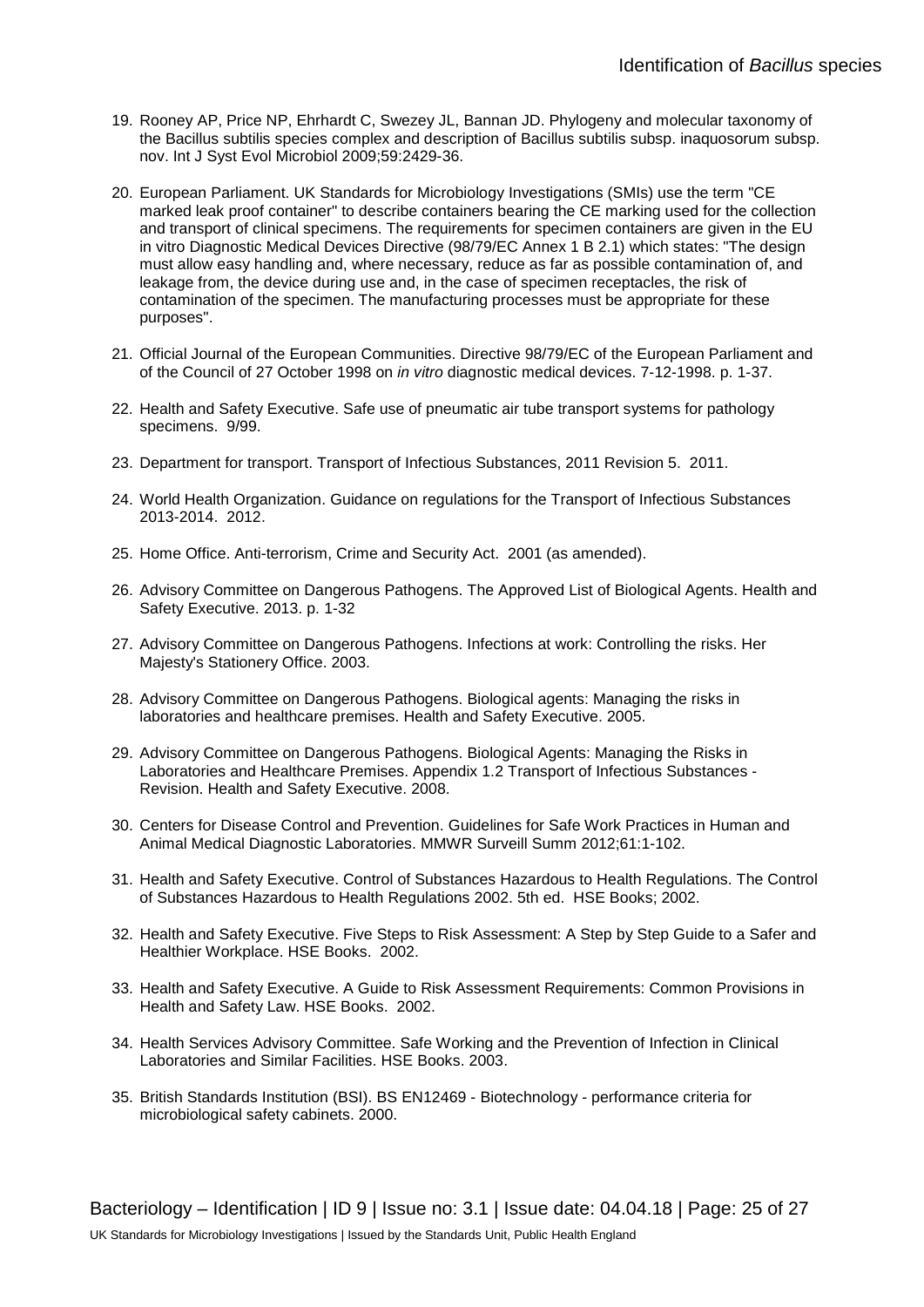- 36. British Standards Institution (BSI). BS 5726:2005 Microbiological safety cabinets. Information to be supplied by the purchaser and to the vendor and to the installer, and siting and use of cabinets. Recommendations and guidance. 24-3-2005. p. 1-14
- 37. Singh K. Laboratory-acquired infections. Clin Infect Dis 2009;49:142-7.
- 38. Salisbury D, Ramsay M, Noakes K, editors. Immunisation against infectious disease 2006 The Green Book. Updated 04 November 2013. 3rd ed. Great Britain: The Stationery Office; 2013. p. 1- 514
- 39. Health Protection Agency. Guidelines for Action in the Event of a Deliberate Release: Anthrax. 2010. p. 1-23.
- 40. Logan NA. Bacillus species of medical and veterinary importance. J Med Microbiol 1988;25:157-65.
- 41. Barbuddhe SB, Maier T, Schwarz G, Kostrzewa M, Hof H, Domann E, et al. Rapid identification and typing of listeria species by matrix-assisted laser desorption ionization-time of flight mass spectrometry. Appl Environ Microbiol 2008;74:5402-7.
- 42. Murray PR. Matrix-assisted laser desorption ionization time-of-flight mass spectrometry: usefulness for taxonomy and epidemiology. Clin Microbiol Infect 2010;16:1626-30.
- 43. Oliwa-Stasiak K, Molnar CI, Arshak K, Bartoszcze M, Adley CC. Development of a PCR assay for indentification of the *Bacillus cereus* group species. Journal of Applied Microbiology 2010;108:266- 73.
- 44. Ko KS, Kim JM, Kim JW, Jung BY, Kim W, Kim IJ, et al. Identification of Bacillus anthracis by rpoB sequence analysis and multiplex PCR. J Clin Microbiol 2003;41:2908-14.
- 45. Huang CH, Chang MT, Huang L, Chu WS. Development of a novel PCR assay based on the gyrase B gene for species identification of Bacillus licheniformis. Mol Cell Probes 2012;26:215-7.
- 46. Maughan H, Van der Auwera G. Bacillus taxonomy in the genomic era finds phenotypes to be essential though often misleading. Infect Genet Evol 2011;11:789-97.
- 47. Palys T, Berger E, Mitrica I, Nakamura LK, Cohan FM. Protein-coding genes as molecular markers for ecologically distinct populations: the case of two *Bacillus* species. International Journal of Systematic and Evolutionary Microbiology 2000;50:1021-8.
- 48. Pignatelli M, Moya A, Tamames J. EnvDB, a database for describing the environmental distribution of prokaryotic taxa. Environmental Microbiology Reports 2009;1:191-7.
- 49. Chen ML, Tsen HY. Discrimination of Bacillus cereus and Bacillus thuringiensis with 16S rRNA and gyrB gene based PCR primers and sequencing of their annealing sites. J Appl Microbiol 2002;92:912-9.
- 50. Earl AM, Losick R, Kolter R. Bacillus subtilis genome diversity. J Bacteriol 2007;189:1163-70.
- 51. Earl AM, Losick R, Kolter R. Ecology and genomics of Bacillus subtilis. Trends Microbiol 2008;16:269-75.
- 52. Wang LT, Lee FL, Tai CJ, Kasai H. Comparison of gyrB gene sequences, 16S rRNA gene sequences and DNA-DNA hybridization in the Bacillus subtilis group. Int J Syst Evol Microbiol 2007;57:1846-50.
- 53. Tourasse NJ, Helgason E, Okstad OA, Hegna IK, Kolsto AB. The Bacillus cereus group: novel aspects of population structure and genome dynamics. J Appl Microbiol 2006;101:579-93.